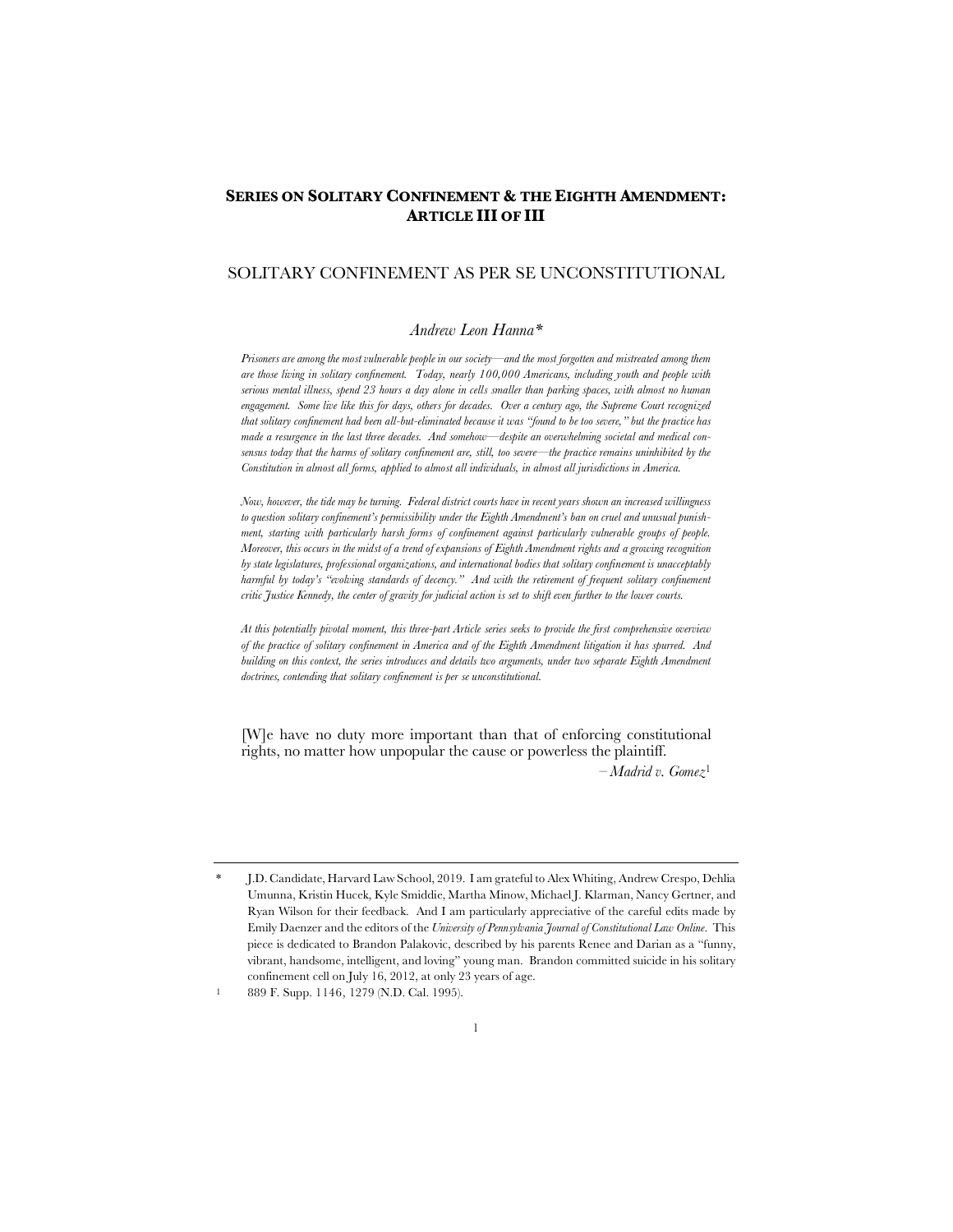With a background on solitary confinement in American prisons (Article I of this Series) and on solitary's established-but-weakening constitutional status (Article II), we can now turn to the two most powerful and likely-to-succeed arguments that solitary, in all cases, is a violation of the Eighth Amendment. First, solitary confinement as a type of punishment violates the "evolving standards of decency" doctrine, and second, the conditions of solitary confinement violate the "deliberate indifference" doctrine.

### I. ROUTE ONE: THE "EVOLVING STANDARDS OF DECENCY" DOCTRINE

The first route to a per se holding that solitary confinement is unconstitutional is through a determination that it is a type of punishment that violates the "evolving standards of decency" doctrine. This Part will apply each of the factors determined relevant by the Supreme Court to the practice of solitary confinement, and then consider recent trends in the application of the doctrine.

### *A. Factors Applied to Solitary Confinement*

Over time, the Supreme Court has added helpful detail to its analysis in determining whether a practice violates the Eighth Amendment by developing the so-called "evolving standards of decency" doctrine.2 Under this doctrine, the Court has emphasized the consideration of several factors to decide if a type of practice violates "evolving standards of decency" and thus the Eighth Amendment. The Court has primarily looked to state legislative action, while also looking to factors like professional consensus, history, and international norms, as well as the perspectives of religious organizations on occasion.3 (It has also emphasized the actions of juries in the sentencing context,4 but because juries have nothing to say about the conditions of a

<sup>2</sup> *Id.* at 1245 (citing Patchette v. Nix, 952 F.2d 158, 163 (8th Cir. 1991)) (the scope of the constitutional protections afforded to detainees "draw[s] its meaning from the evolving standards of decency that mark the process of a maturing society").

<sup>3</sup> *See* Atkins v. Virginia, 536 U.S. 304, 312–17, 316 n.21, 321 (2002) (noting state statutes as well as medical expertise, religious views, and international norms in holding that the death penalty for people with mental disabilities is unconstitutional); Thompson v. Oklahoma, 487 U.S. 815, 830– 31 (1988) (plurality opinion) (citing the views of "respected professional organizations," in addition to international views, in holding that capital punishment of people younger than sixteen years old when committing crime is unconstitutional); Gregg v. Georgia, 428 U.S. 153, 176–77 (1976) (plurality opinion) (stating that the constitutionality of the death penalty for individuals convicted of murder is "strongly support[ed]" by its acceptance historically).

<sup>4</sup> *See, e.g.*, *Gregg*, 428 U.S. at 181 (noting that jury behavior "is a significant and reliable objective index of contemporary values" because it "maintain[s] a link between contemporary community values and the penal system").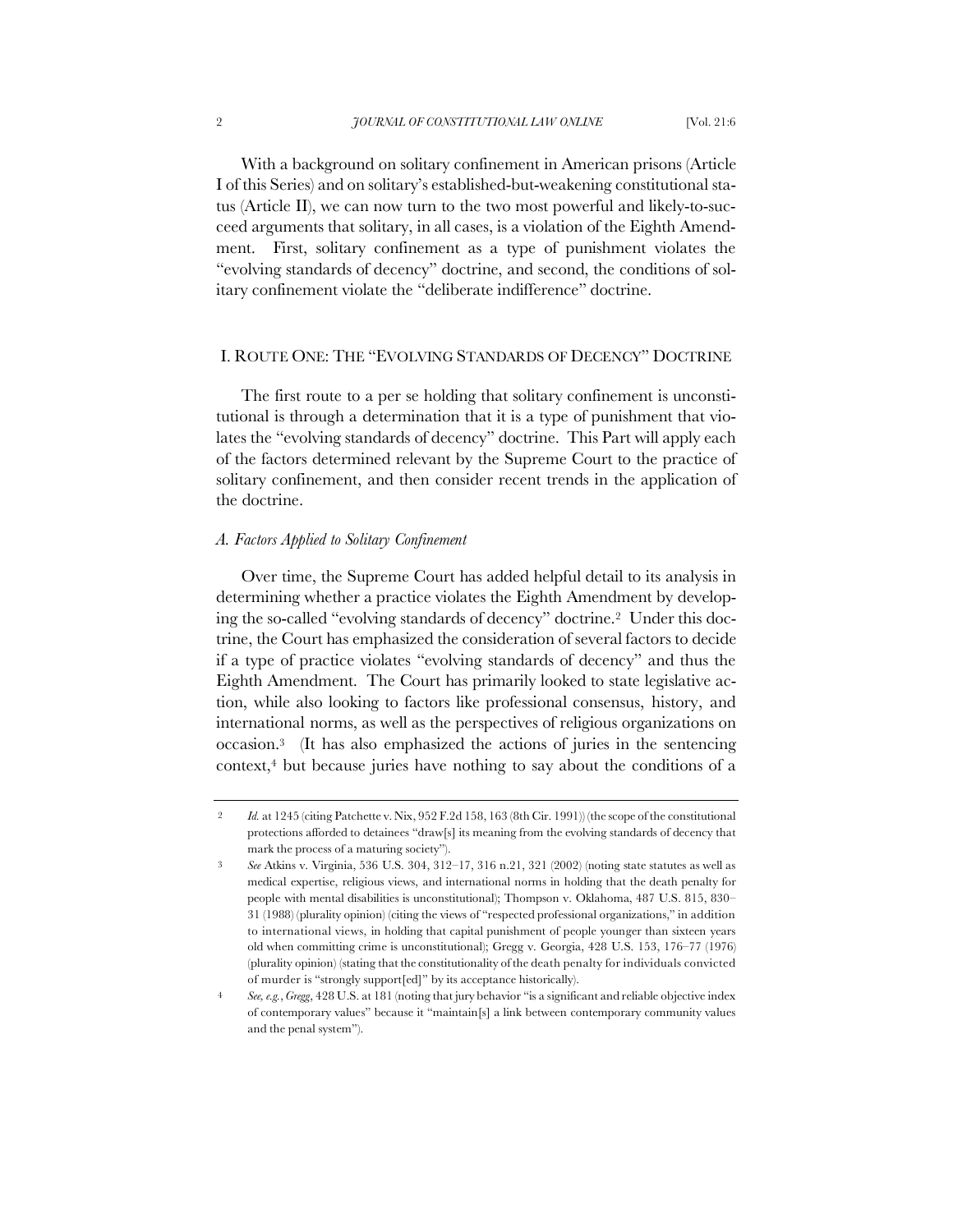convicted individual while in confinement, this consideration is not relevant here.) Relying on these indicia of societal values, the Court ultimately exercises "its own independent judgment" to determine whether a given punishment violates the Eighth Amendment.5 This section will explore the Court's evaluation of each of these relevant factors—by considering the development of the jurisprudence about each factor in the context of capital punishment, and then applying each factor to the context of solitary confinement.

### i. State Legislative Action

The factor the Supreme Court has tended to place the most weight on is state legislative action. The Court has noted that state legislative action is the "clearest and most reliable objective evidence of contemporary values."6 The reasoning for this, it has said, is that legislatures are "constituted to respond to the will and consequently the moral values of the people."<sup>7</sup>

The trend matters almost as much as, if not more than, the number of states. In striking down capital punishment of individuals with mental disability, for example, the Court in *Atkins v. Virginia*<sup>8</sup> placed significant weight on state legislative action.<sup>9</sup> There, importantly, the Court asserted a nuance to the focus on state legislative action: "It is not so much the number of these States that is significant, but the consistency of the direction of change."10 It recognized that eighteen states passed laws limiting the eligibility for capital punishment of individuals with mental disability in recent years, noting particularly the years in which the statutes were passed and the fact that six states passed statutes in the previous year before the decision (and even noting states that were in the process of passing such legislation).11 It also recognized that this amount of state action is particularly forceful given the inertia against such reforms: "anticrime legislation is far more popular than legislation providing protections for persons guilty of violent crime."12

Taking these principles and mapping them onto solitary confinement leads to the conclusion that a similar trend is at play. The dominant trend

<sup>5</sup> Graham v. Florida, 560 U.S. 48, 61 (2010).

<sup>6</sup> Penry v. Lynaugh, 492 U.S. 302, 331 (1989).

<sup>7</sup> *Gregg*, 428 U.S. at 175.

<sup>8</sup> 536 U.S. 304 (2002).

<sup>9</sup> *Id.* at 314–15.

<sup>10</sup> *Id.* at 315.

<sup>11</sup> *Id.* at 321–22 (Rehnquist, C.J., dissenting). As for the sheer number of states required to be considered a "consensus," in *Graham v. Florida*, 560 U.S. 48 (2010), the Supreme Court struck down lifewithout-parole sentences for juveniles convicted of non-homicide crimes under the "evolving standards of decency" doctrine when only thirteen states had banned or restricted the practice at the time. *Id.* at 62.

<sup>12</sup> *Atkins*, 536 U.S. at 315.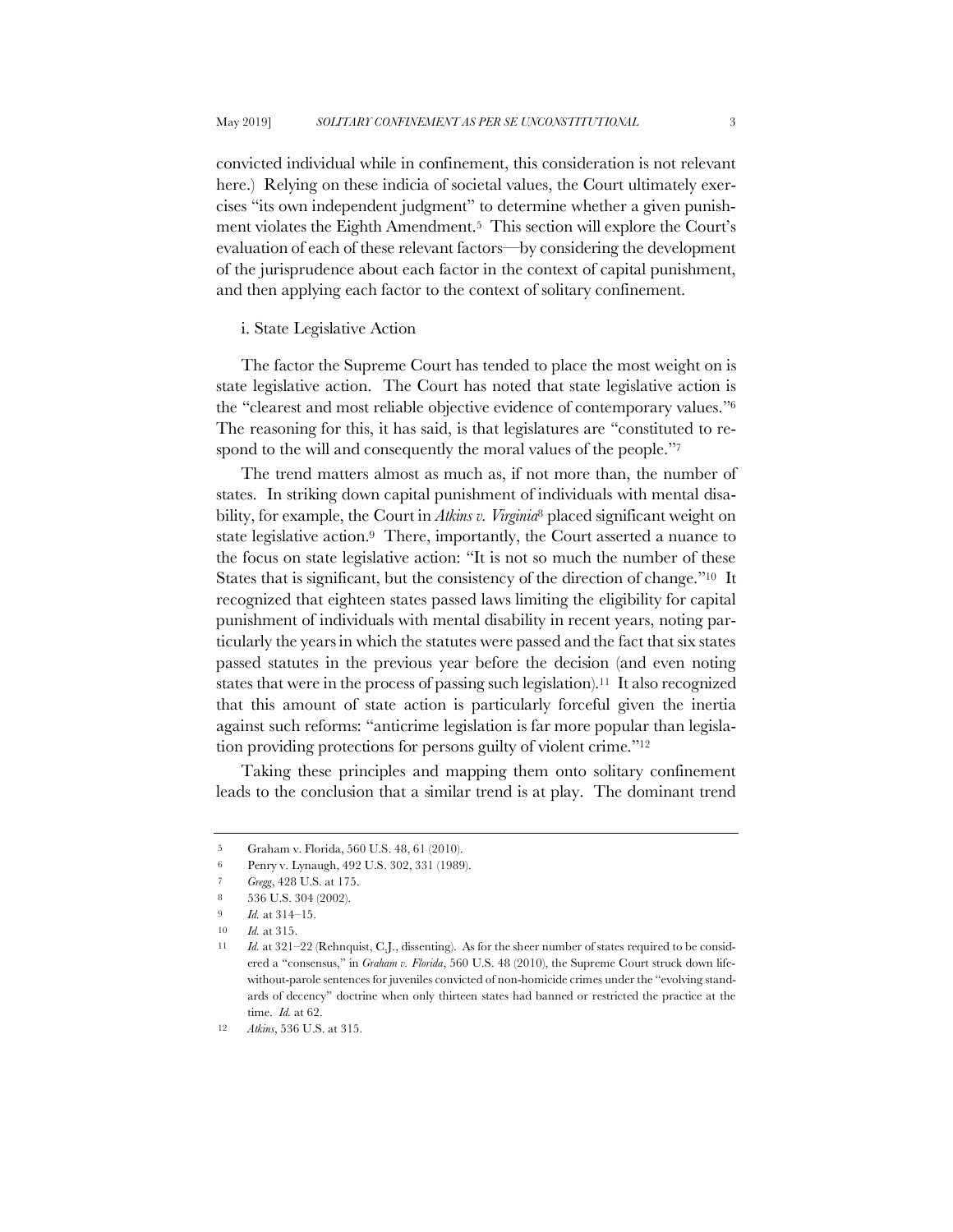has been a swift reconsideration and rebuke of solitary confinement in the states. The Pew Charitable Trusts, citing the National Conference of State Legislatures, notes the actions of ten states in the last several years: "Colorado, Delaware, Louisiana, Maine, Massachusetts, Michigan, Nebraska, New Mexico, Oregon, and Texas have passed legislation that either drastically restricts solitary confinement in state prisons, or orders a comprehensive study on potential reforms."13 This only provides part of the picture of the movement to end or sharply curtail segregation across states: beyond legislation, "[j]ust about every state is looking at ways to limit the use of solitary confinement."14 Further, when it comes to juveniles, legislatures in at least twenty-one states have banned or restricted solitary confinement;15 this is in addition to President Obama ending the practice of juvenile solitary confinement in federal prisons, calling solitary "an affront to our common humanity."16 And the same trend holds when it comes to segregation of individuals with serious mental illness.17

ii. International Perspectives

International comparisons have also taken on a growing significance in Eighth Amendment jurisprudence.18 This emphasis on international law started in the cornerstone case on the "evolving standards of decency" doctrine itself: *Trop v. Dulles*.19 Even in that first case in 1958, the Court stressed that the United States was a global outlier in using denationalization as a

<sup>13</sup> Teresa Wiltz, *Is Solitary Confinement on the Way Out?*, PEW CHARITABLE TR. (Nov. 21, 2016), http://www.pewtrusts.org/en/research-and-analysis/blogs/stateline/2016/11/21/is-solitaryconfinement-on-the-way-out.

<sup>14</sup> *Id.* (quoting Sara Sullivan, Sentencing and Corrections Project Manager, Vera Institute of Justice).

<sup>15</sup> *See* V.W. *ex rel*. Williams v. Conway, 236 F. Supp. 3d 554, 584 (N.D.N.Y. 2017); *see also* Wiltz, *supra* note 13 (mentioning relevant legislation in Alaska, California, Connecticut, Maine, Nevada, New York, North Carolina, Oklahoma, Texas, and West Virginia); S.B. 1143, Chapter 726 (Cal. 2016); *State Prison System Announces End to Solitary Confinement for Inmates Under 18*, N.C. DEP'T OF PUB. SAFETY (June 15, 2016), https://www.ncdps.gov/press-release/state-prison-system-announcesend-solitary-confinement-inmates-under-18.

<sup>16</sup> Barack Obama, Opinion, *Why We Must Rethink Solitary Confinement*, WASH. POST (Jan. 25, 2016), https://www.washingtonpost.com/opinions/barack-obama-why-we-must-rethink-solitary-confinement/2016/01/25/29a361f2-c384-11e5-8965- 0607e0e265ce\_story.html?utm\_term=.d351419ed263.

<sup>17</sup> *See, e.g.,* Coleman v. Brown, 28 F. Supp. 3d 1068, 1105–06 n.50 (E.D. Cal. 2014) (listing seven states that had banned or severely restricted the placement of individuals with serious mental illness in solitary confinement, or had begun doing so, by 2014).

<sup>18</sup> *See, e.g.*, Atkins v. Virginia, 536 U.S. 304, 347–48 (2002) (Scalia, J., dissenting) ("[The] views of professional and religious organizations and the results of opinion polls are irrelevant. Equally irrelevant are the practices of the 'world community,' whose notions of justice are (thankfully) not always those of our people.").

<sup>19</sup> 356 U.S. 86 (1958).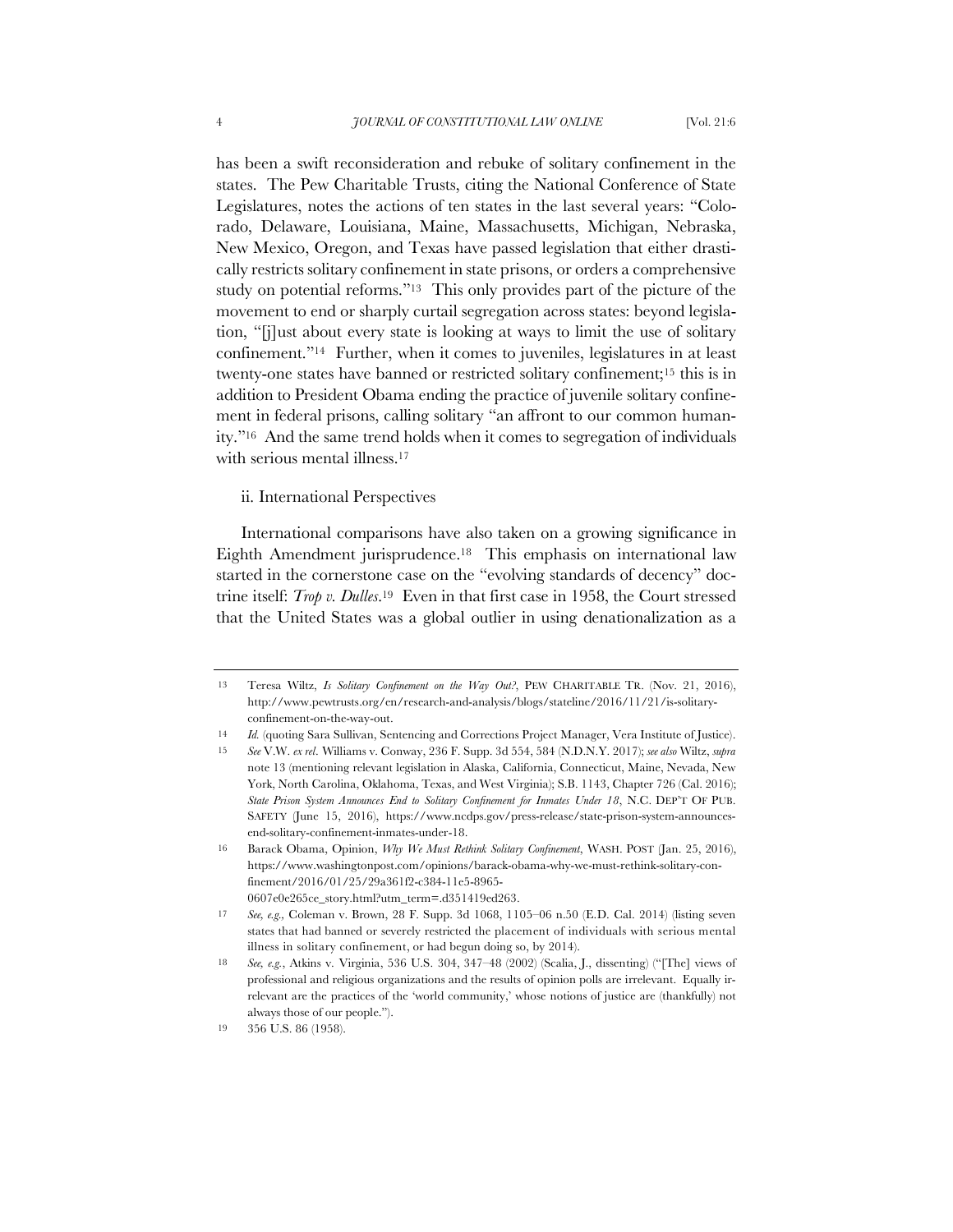punishment, noting that "the civilized nations of the world are in virtual unanimity that statelessness is not to be imposed as punishment for crime."20 It referenced a United Nations (U.N.) survey of eighty-four nations, finding that only two used denationalization as a punishment at the time, as support for striking the practice down as unconstitutional here at home.<sup>21</sup> As the Court in *Coker v. Georgia*<sup>22</sup> noted in itself considering international opinions to hold that imposing the death penalty for rape not leading to death is unconstitutional, "the plurality [in *Trop*] took pains to note the climate of international opinion concerning the acceptability of a particular punishment."23

The trend toward considering international opinions has increased and was perhaps most famously displayed when the Supreme Court struck down the juvenile death penalty on Eighth Amendment grounds in 2005.24 The Court observed that "the overwhelming weight of international opinion against the juvenile death penalty . . . [is] not controlling . . ., [but] does provide respected and significant confirmation for [the Court's determination that the penalty is a disproportionate punishment for offenders under 18]."25 Through the several Court decisions considering international opinions in determining "evolving standards of decency," a consistent thread is evident: though surely not determinative, international opinion is a significant supporting factor that can help the Court determine whether a practice flouts contemporary values.

Taking into account international opinion in the context of solitary confinement puts another weight on the scales in favor of striking the practice down as unconstitutional. First, there is considerable agreement by the international community that segregation can be a form of torture when it results in severe harm, as it demonstrably does in the United States, even in relatively short amounts of time.26 The U.N. Special Rapporteur on Torture issued a report stating that segregation can violate the Convention Against Torture and the International Covenant on Civil and Political Rights (two treaties to which the United States is a party):

<sup>20</sup> *Id.* at 102 (plurality opinion).

<sup>21</sup> *Id.* at 103.

<sup>22</sup> 433 U.S. 584 (1977).

<sup>23</sup> *Id.* at 596 n.10 (citing *Trop*, 356 U.S. at 102).

<sup>24</sup> *See* Roper v. Simmons, 543 U.S. 551, 575 (2005) (indicating that while overwhelming international opinion against the juvenile death penalty was not controlling on the Court, it was instructive for interpreting the Eighth Amendment).

<sup>25</sup> *Id.* at 578.

<sup>26</sup> *See, e.g.*, Juan E. Méndez, United Nations Special Rapporteur of the Human Rights Council on Torture and Other Cruel, Inhuman or Degrading Treatment or Punishment, *Interim Report on Torture and Other Cruel, Inhuman or Degrading Treatment or Punishment*, ¶ 74, U.N. Doc. A/66/268 (Aug. 5, 2011).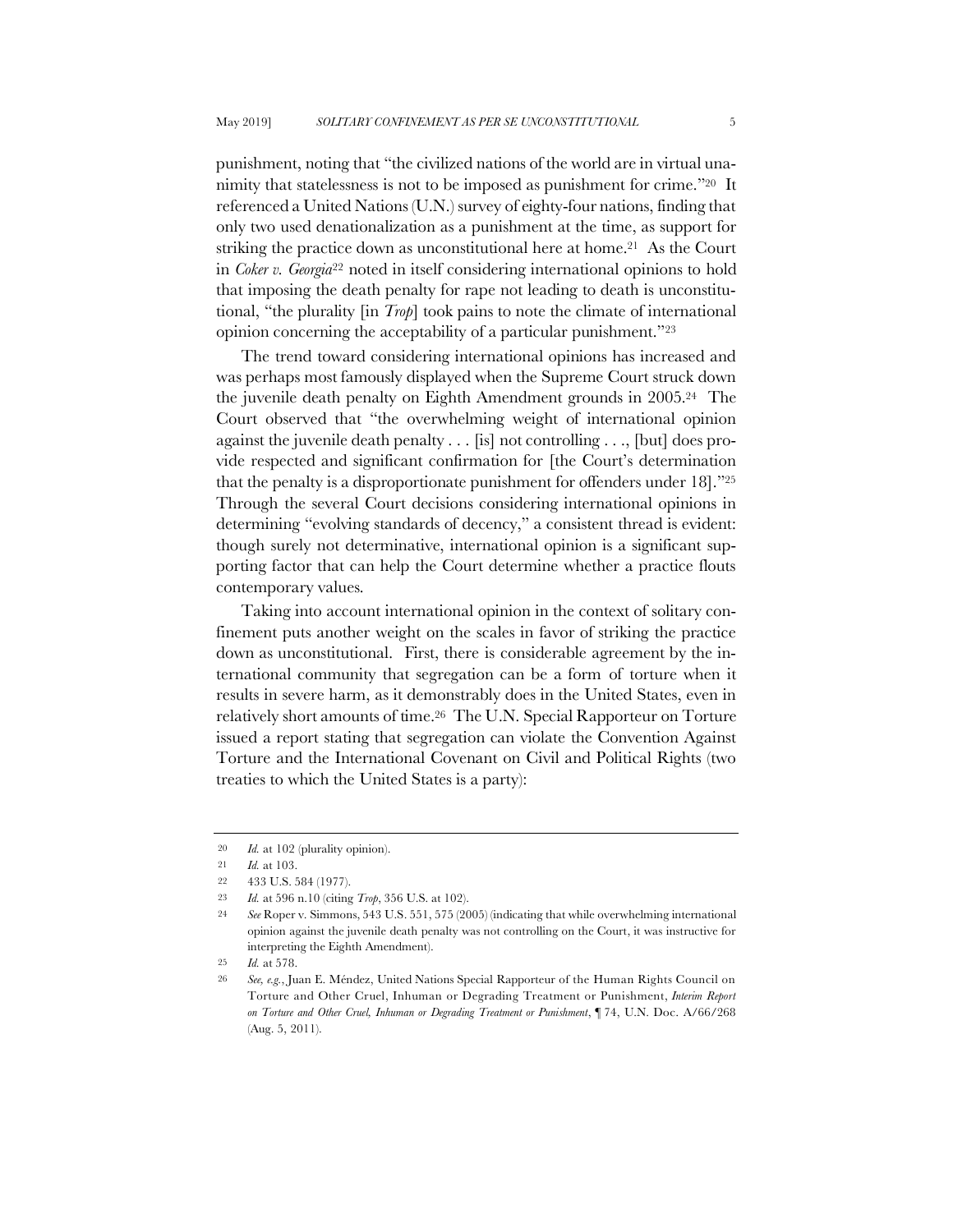Where the physical conditions of solitary confinement are so poor and the regime so strict that they lead to severe mental and physical pain or suffering of individuals who are subjected to the confinement, the conditions of solitary confinement amount to torture or to cruel and inhuman treatment as defined in articles 1 and 16 of the Convention [against Torture], and constitute a breach of article 7 of the [International] Covenant [on Civil and Political Rights].27

As a result, the U.N. has stated that the treaties point toward a complete end to the practice: "[b]ecause of its potentially deleterious effects on prisoners' mental and physical health," the governing body of the Convention Against Torture (the Committee Against Torture) "has recommended that [solitary confinement] be *abolished* altogether."28 Meanwhile, another U.N. report found that the use of solitary in American prisons is "akin to torture and . . . a human rights crisis"29 and that "[f]ull isolation of 22 to 23 hours a day in super-maximum security prisons is *unacceptable*."30

To supplement these treaties, the U.N. has also promulgated international rules for prison operations globally, adopting the "Standard Minimum Rules for the Treatment of Prisoners" in 1955.31 The so-called "Standard Rules" were incorporated by the United States seven years later, and they "have been increasingly recognized as a generally accepted body of basic minimal requirements."32 These rules reflect European standards in staking a position against solitary confinement, including by prohibiting punishment "by placing in a dark cell."33

Beyond their importance as a symbol of the international community's solid rejection of solitary confinement, these international treaties and rules are also abided by in practice around the world. In most countries, the practice of solitary confinement has been "largely discontinued."34 As a particularly salient example of the difference in principles about segregation, Ireland recently refused to extradite an individual to the United States on the

<sup>27</sup> *Id.*; *see also Solitary Confinement Should Be Banned in Most Cases, UN Expert Says*, UN NEWS (Oct. 18, 2011), http://news.un.org/en/story/2011/10/392012-solitary-confinement-should-be-bannedmost-cases-un-expert-says.

<sup>28</sup> Jules Lobel, *Prolonged Solitary Confinement and the Constitution*, 11 U. PA. J. CONST. L. 115, 123 (2008) (emphasis added).

<sup>29</sup> Wiltz, *supra* note 13.

<sup>30</sup> Adelle M. Banks, *Interfaith Activists Call Solitary Confinement Immoral, Ineffective*, RELIGION NEWS SERV. (May 13, 2015), https://religionnews.com/2015/05/13/interfaith-activists-call-solitary-confinement-immoral-ineffective/ (emphasis added).

<sup>31</sup> Elizabeth Vasiliades, *Solitary Confinement and International Human Rights: Why the U.S. Prison System Fails Global Standards*, 21 AM. U. INT'L L. REV. 71, 83 (2005).

<sup>32</sup> *Id.*

<sup>33</sup> *Id.*

<sup>34</sup> Joseph Stromberg, *The Science of Solitary Confinement*, SMITHSONIAN.COM (Feb. 19, 2014), https://www.smithsonianmag.com/science-nature/science-solitary-confinement-180949793/.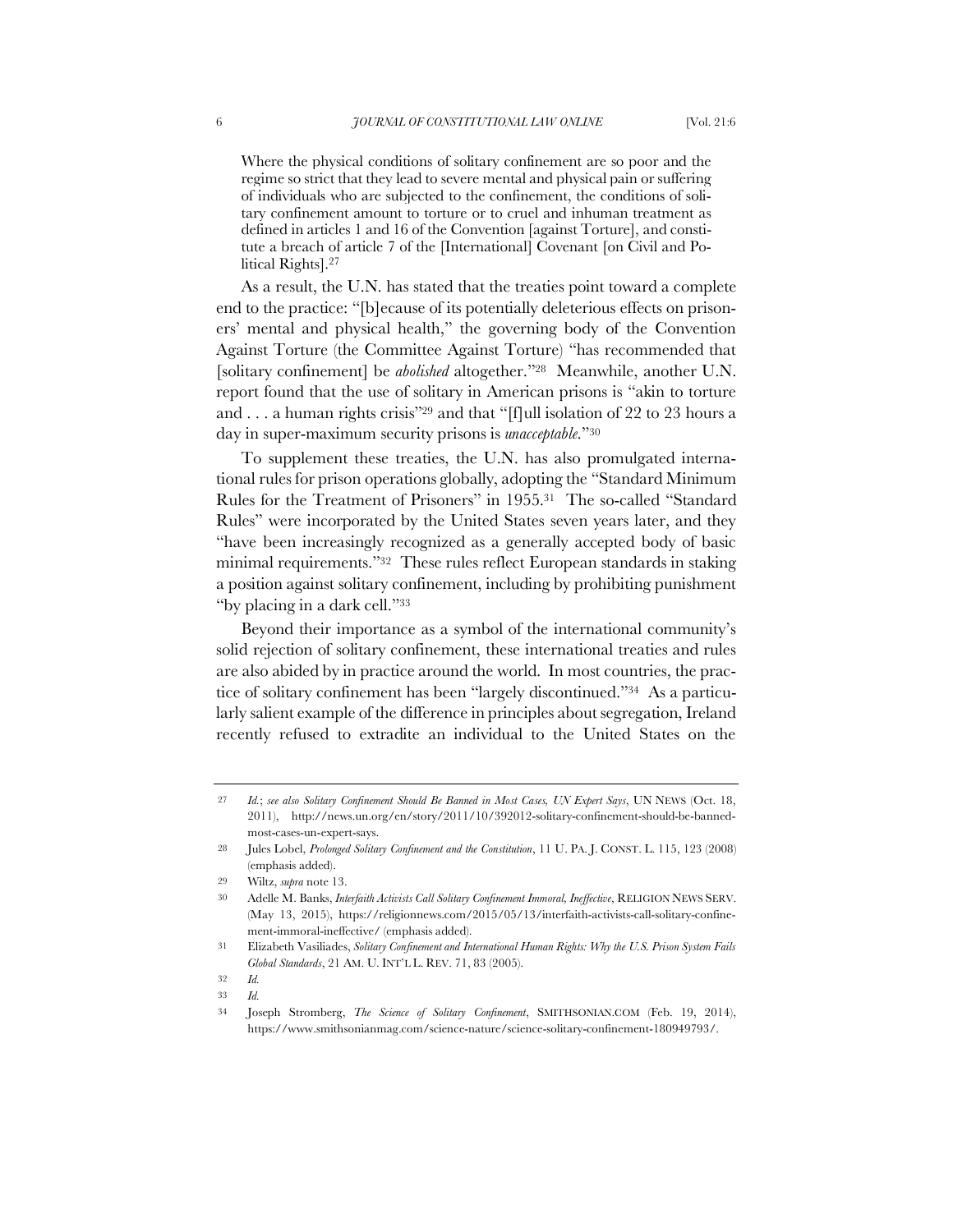grounds that he might be placed in a solitary confinement cell in Colorado, which would amount to an impermissible violation of Irish law.<sup>35</sup>

Some Justices in the past have criticized the use of international opinion in determining constitutional meaning. Chief Justice Rehnquist, in his dissent in *Atkins*, advocated for only using the actions of state legislatures and the decisions of juries as elements to gain insight into the contemporary values of American society, as he believed these features to be more reflective of the will of the people and their values.36 But notwithstanding their consternation, the reality is that in the Eighth Amendment "evolving standards of decency" context, international opinion is an entrenched factor. That is not to say it is at all decisive; Chief Justice Rehnquist rightly argued in his *Atkins* dissent that the Court has stated in the past that international opinion should not be dispositive—it should not "serve to establish the first Eighth Amendment prerequisite, that [a] practice is accepted among our people."37 But the use of international opinion as a helpful supporting factor has become well-established within the "evolving standards of decency" doctrine, more so than any other factor outside of state legislative action and the decisions of juries.

# iii. Professional Consensus

A third element considered by the Court in its quest to define the boundaries of our "evolving standards of decency" is the views of professional organizations with relevant expertise. In *Thompson v. Oklahoma*,38 for example, the Court cited the views of "respected professional organizations," as well as other nations, in striking down capital punishment of people younger than sixteen years old at the time of offense.<sup>39</sup>

This factor, too, cuts sharply in favor of striking down solitary confinement. Today there is overwhelming professional consensus that solitary confinement causes severe psychological harms. This consensus about the harm will be discussed in more detail in the analysis of the "deliberate indifference" test's first prong (whether there is a "substantial risk of serious harm") in Part II; for the purposes of the "evolving standards of decency" doctrine, what matters most is whether there is a professional consensus on the normative

<sup>35</sup> Derek Gilna, *Irish High Court Bars Extradition of Terror Suspect to U.S., Citing Inhumanity of Solitary Confinement*, PRISON LEGAL NEWS (Apr. 1, 2016), https://www.prisonlegalnews.org/news/2016/apr/1/irish-high-court-bars-extradition-terror-suspect-us-citing-inhumanity-solitary-confinement/.

<sup>36</sup> Atkins v. Virginia, 536 U.S. 304, 323–24 (2002) (Rehnquist, J., dissenting).

<sup>37</sup> *Id.* at 325.

<sup>38</sup> 487 U.S. 815 (1988).

<sup>39</sup> *Id.* at 830–31, 838 (plurality opinion).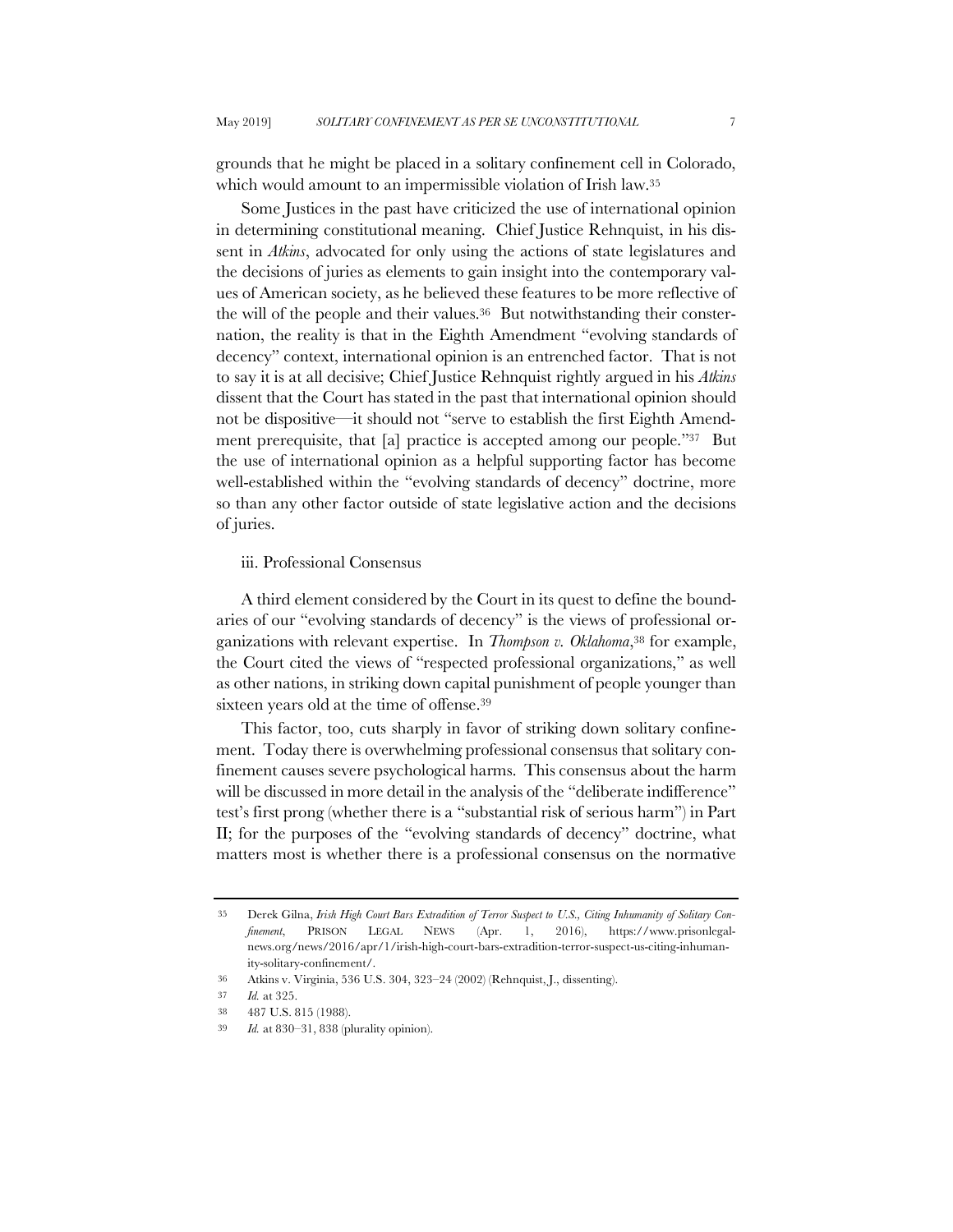view that, because of these grave harms, solitary confinement does not align with our nation's values.

Though this is a slightly different determination, there is general consensus here as well. When it comes to health-professional organizations, the American Public Health Association (APHA), as one example, has stated that "[p]unitive segregation should be eliminated."40 When it comes to prison administration organizations, the bipartisan Commission on Safety and Abuse in America's Prisons has issued a recommendation that prisons "[e]nd conditions of isolation."41 And when it comes to legal-professional organizations, the American Bar Association (ABA) spoke out against solitary confinement to the Senate Subcommittee on the Constitution, Civil Rights, and Human Rights, with its spokesman stating that "while it may necessary physically to separate prisoners who pose a threat to others, that separation does not necessitate the social and sensory isolation that has become routine."42

iv. History

The Supreme Court has, albeit in a more limited fashion, noted that historic acceptance of a practice can suggest that it fits within the bounds of "evolving standards of decency." In *Gregg v. Georgia*,43 the Court noted the historic acceptance of capital punishment for murder as "strongly support[ing]" the practice's constitutionality.<sup>44</sup> This rationale can be construed as quite contrary to "evolving standards," which is a benchmark that changes over time. But there is a way to read it as compatible: if the nation has many opportunities to change a practice but continually allows it to remain, the absence of a strong trend against the practice might be an indication that the nation is comfortable with it.

History, like the other factors discussed, points to grave concerns about solitary confinement's harms. Far from an implied historical acquiescence with solitary confinement, there is, as the Third Circuit noted recently, a "growing consensus—with roots going back a century—that [segregation] can cause severe and traumatic psychological damage . . . [a]nd the damage

<sup>40</sup> *Solitary Confinement as a Public Health Issue*, AM. PUB. HEALTH ASS'N (Nov. 5, 2013), https://apha.org/policies-and-advocacy/public-health-policy-statements/policy-database/2014/07/14/13/30/solitary-confinement-as-a-public-health-issue.

<sup>41</sup> John J. Gibbons & Nicholas de Belleville Katzenbach, *Confronting Confinement: A Report of the Commission on Safety and Abuse in America's Prisons*, 22 WASH. U.J.L. & POL'Y 385, 405 (2006).

<sup>42</sup> *ABA Cites Growing Concerns About Solitary Confinement*, AM. B. ASS'N (Sept. 18, 2018). *See also* STANDARDS FOR CRIMINAL JUSTICE: TREATMENT OF PRISONERS 23-2.6, 50 (AM. BAR ASS'N 2011) (stating that "[s]egregated housing should be for the briefest term and under the least restrictive conditions practicable").

<sup>43</sup> 428 U.S. 153 (1976).

<sup>44</sup> *Id.* at 176.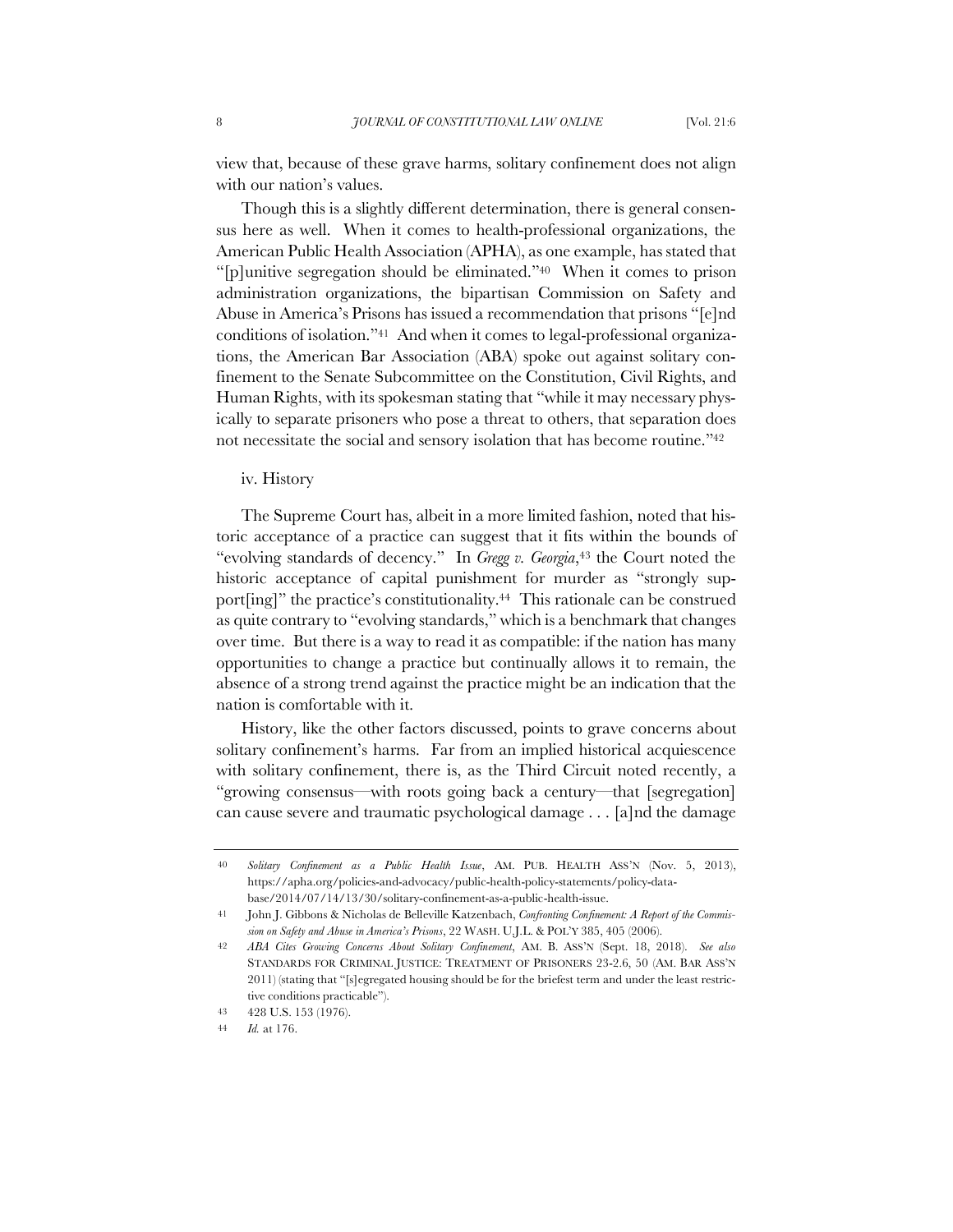does not stop at mental harm."45 A slightly less compelling "evolving standards of decency" argument might relate to a practice that was generally agreed to be humane decades ago but is now beginning to see detractors, from state legislatures to the international community to the professional community, speak out against it. But in solitary confinement we have a practice that drew significant institutional and societal outrage from the outset outrage that has grown over the decades to its potential tipping point today.

Back in 1890, the Supreme Court in *In re Medley*<sup>46</sup> detailed the "serious objections" to solitary confinement, stemming from its original development in the late 1700s.47 It went further, noting that in the mid-1850s prisons "attracted the general public attention," and solitary confinement was found by the public to be "too severe."48 In addition to retracing these two major historic points of concern with solitary confinement in the late 1700s and mid-1850s—the second of which led to all-but ending the practice—the Court also relayed its own contemporary concerns:

But experience demonstrated that there were serious objections to [solitary confinement]. A considerable number of the prisoners fell, after even a short confinement, into a semi-fatuous condition, from which it was next to impossible to arouse them, and others became violently insane; others still, committed suicide; while those who stood the ordeal better were not generally reformed, and in most cases did not recover sufficient mental activity to be of any subsequent service to the community. It became evident that some changes must be made in the system, and the separate system was originated by the Philadelphia Society for Ameliorating the Miseries of Public Prisons, founded in 1787...  $\Pi$  is within the memory of many persons interested in prison discipline that some 30 or 40 years ago the whole subject attracted the general public attention, and its main feature of solitary confinement was found to be too severe.<sup>49</sup>

As put by Judge Tuttle of the Fifth Circuit Court of Appeals in 1971, "As long ago as 1890 the United States Supreme Court clearly saw and clearly articulated the vice of solitary confinement even for a relatively short period of time . . . ."50 So the period from solitary confinement's inception as a systemic practice in the late 1700s to the Supreme Court's decision in 1890 was marked by major concerns with solitary confinement and a general agreement that the practice was "too severe," and it nearly ended with a

<sup>45</sup> Palakovic v. Wetzel, 854 F.3d 209, 225–26 (3d Cir. 2017) (citing Williams v. Sec'y Pa. Dep't of Corr., 848 F.3d 549, 566–67 (3d Cir. 2017)).

<sup>46</sup> 134 U.S. 160 (1890).

<sup>47</sup> *Id.* at 167–68.

<sup>48</sup> *Id.* at 168.

<sup>49</sup> *Id.*

<sup>50</sup> Novak v. Beto, 453 F.2d 661, 676 (5th Cir. 1971) (Tuttle, J., concurring in part and dissenting in part).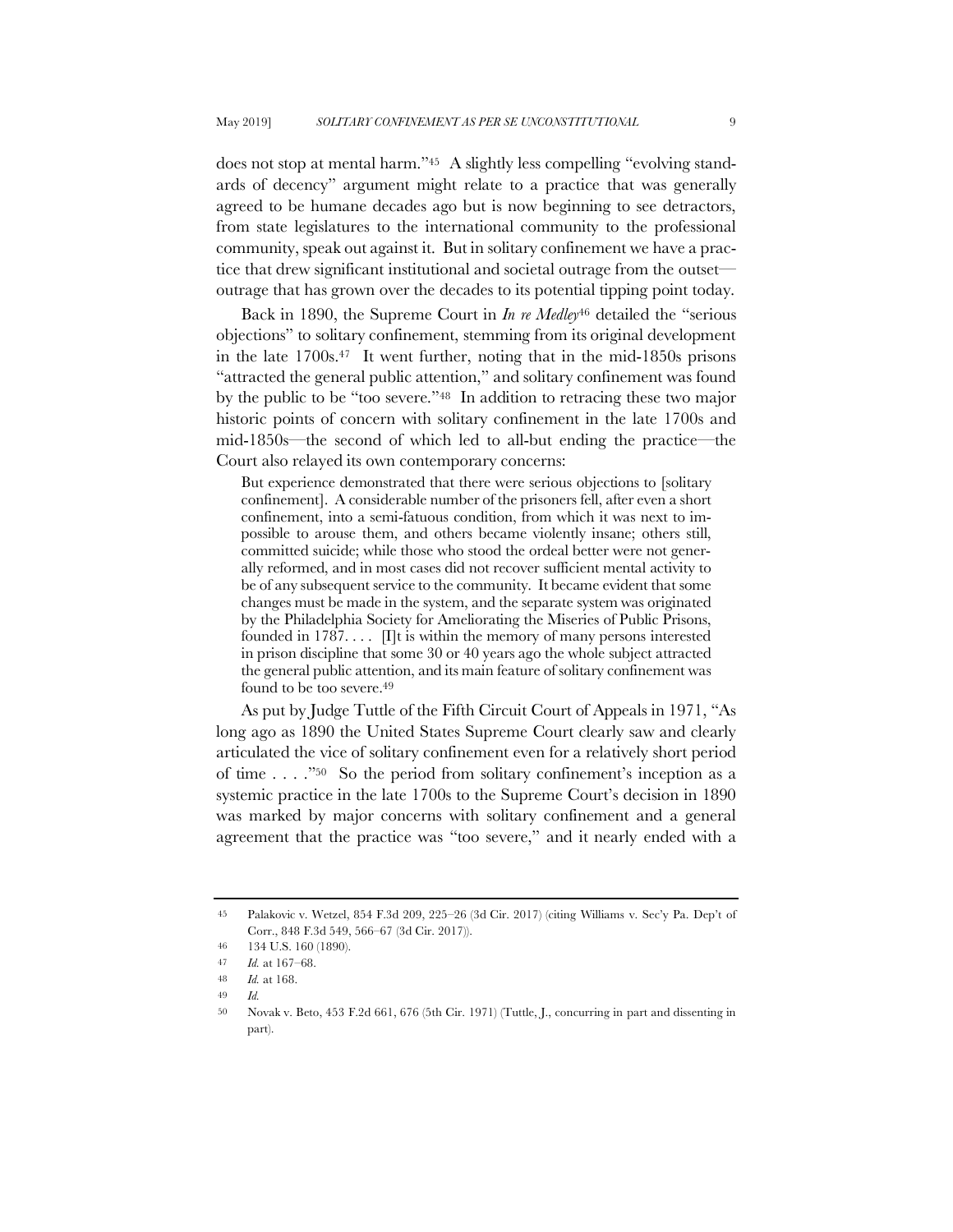holding of unconstitutionality. The virtual end to the use of solitary confinement from then until the late 1900s may have allowed the issue of solitary confinement to fall to the backburner; a holding of per se unconstitutionality in *In re Medley* may have seemed unnecessary at the time, given that three or four decades earlier solitary confinement had been rejected in practice.51 But the period from its resurgence in the late 1900s until today's unprecedented use of the practice has seen renewed and even greater criticism than a century ago. And surely today's values reflect a greater concern for human dignity than those of the late 1800s.

Put simply, given the Court's acknowledgement that solitary was deemed by the public to be "too severe" over 100 years ago and was roundly rejected, it would seem to follow that determining the practice's illegitimacy would be an easy call under today's generally more humane societal standards, built by recent decades' civil and human rights progresses. At the very least, though, in the context of the history factor of the "evolving standards of decency" doctrinal test, this lengthy history of national concern about the use of solitary confinement cuts against the counterargument that the practice does not contravene the "evolving standards of decency of a maturing society."

## v. Views of Religious Organizations

One other factor the Court has considered, albeit less frequently, to determine the day's "standards of decency" is religious views. In *Atkins*, the Court placed weight on the fact that "representatives of widely diverse religious communities . . . reflecting Christian, Jewish, Muslim, and Buddhist traditions . . . share a conviction that the execution of persons with mental retardation cannot be morally justified."52

In the context of solitary confinement, religious institutions in the United States that have spoken on the subject are in agreement that it should be stopped or significantly curtailed. As Professor Craig Haney notes, the New York State Council of Churches and the Rabbinical Assembly have both spoken out against solitary confinement. 53 The American Friends Service Committee, a Quaker organization, and T'ruah, a Rabbinical organization advocating for human rights, have done the same.54

<sup>51</sup> *See* Alexander A. Reinert, *Solitary Troubles*, 93 NOTRE DAME L. REV. 927, 954 (2005) ("Several states through the nineteenth century briefly flirted with the use of extreme isolation only to abandon it after it proved too harmful to prisoners.").

<sup>52</sup> Atkins v. Virginia, 536 U.S. 304, 325–26 (2002) (Rehnquist, J., dissenting).

<sup>53</sup> Craig Haney, *Restricting the Use of Solitary Confinement*, ANN. REV. CRIMINOLOGY 285, 289 (2018), https://www.annualreviews.org/doi/pdf/10.1146/annurev-criminol-032317-092326.

<sup>54</sup> Banks, *supra* note 30.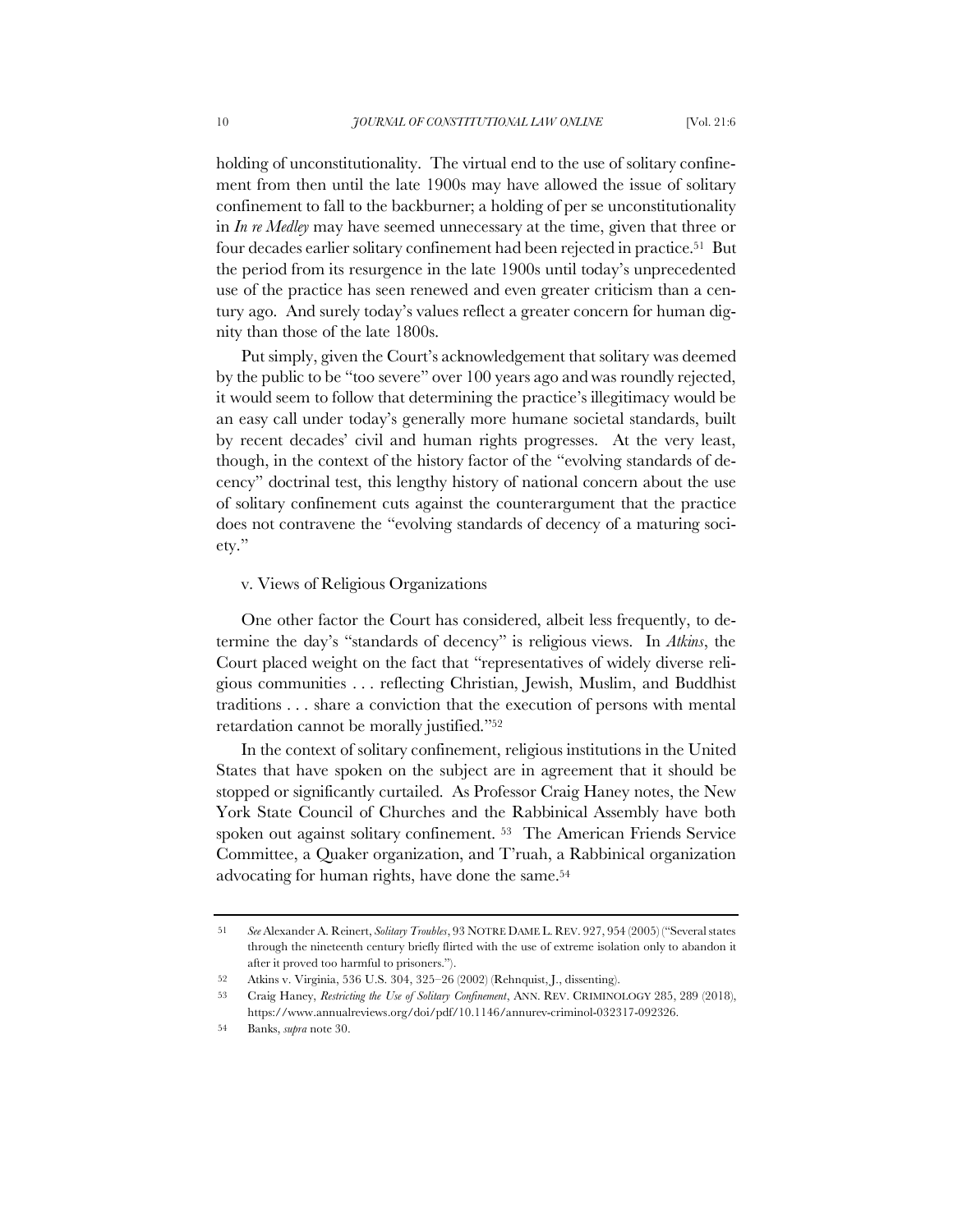#### vi. Factors Taken Together

Ultimately, each of the factors weighs against the constitutionality of solitary confinement, with three of the four "primary" factors (international opinion, professional consensus, and history) weighing heavily. The state legislative action factor, admittedly, is not a slam dunk; the sheer number of states does not portray majority agreement to end solitary confinement. But the trend, as the Supreme Court has noted, is the most critical element to consider, and that trend has been an overwhelming push to rid prisons of a practice that has been decried for over a century. Meanwhile, as was noted in relation to sheer numbers, virtually every state is considering curtailing or ending confinement generally, and twenty-one states have severely restricted or banned solitary confinement of juveniles. This trend in recent years and near-unanimous agreement among states that solitary confinement must be at least curtailed—when combined with overwhelming disapproval by the international community, professionals across related health, legal, and prison administration groups, religious groups, and the American public itself well over a century ago—points to solitary confinement as being profoundly out of step with today's "evolving standards of decency" in America.

# *B. Trend of Judicial Action Regarding "Evolving Standards of Decency" Doctrine*

Beyond the multi-factor analysis itself, another element pushing toward a holding that solitary contravenes "evolving standards of decency" is the trend of this concept's recent usage in Supreme Court opinions. The Court has spurred recent expansions of Eighth Amendment rights under the "evolving standards of decency" doctrine, including for people with mental disability.55 More generally, as Justice Thomas noted in *Hudson v. McMillian*,56 though with disapproval, the Supreme Court has taken a more expansive view of the Eighth Amendment since the 1970s.<sup>57</sup>

Such a trend cuts against the hesitation from some judges that a holding of per se unconstitutionality might be impermissibly imposing their own moral codes on prisons across the country.58 The increasing use of "evolving standards of decency" indicates a growing recognition from the courts that the use of solitary confinement in prisons is something that is not only within their scope to determine, but a responsibility of theirs to determine. Rather

<sup>55</sup> *See, e.g.*, *Atkins*, 536 U.S. at 321.

<sup>56</sup> 503 U.S. 1 (1992).

<sup>57</sup> *Id.* at 28 (Thomas, J., dissenting).

<sup>58</sup> *Cf.* Novak v. Beto, 453 F.2d 661, 673 (5th Cir. 1971) (Tuttle, J., concurring in part and dissenting in part) (quoting Justice Frankfurter and Judge Learned Hand to describe the nexus between the common law and societal conscience).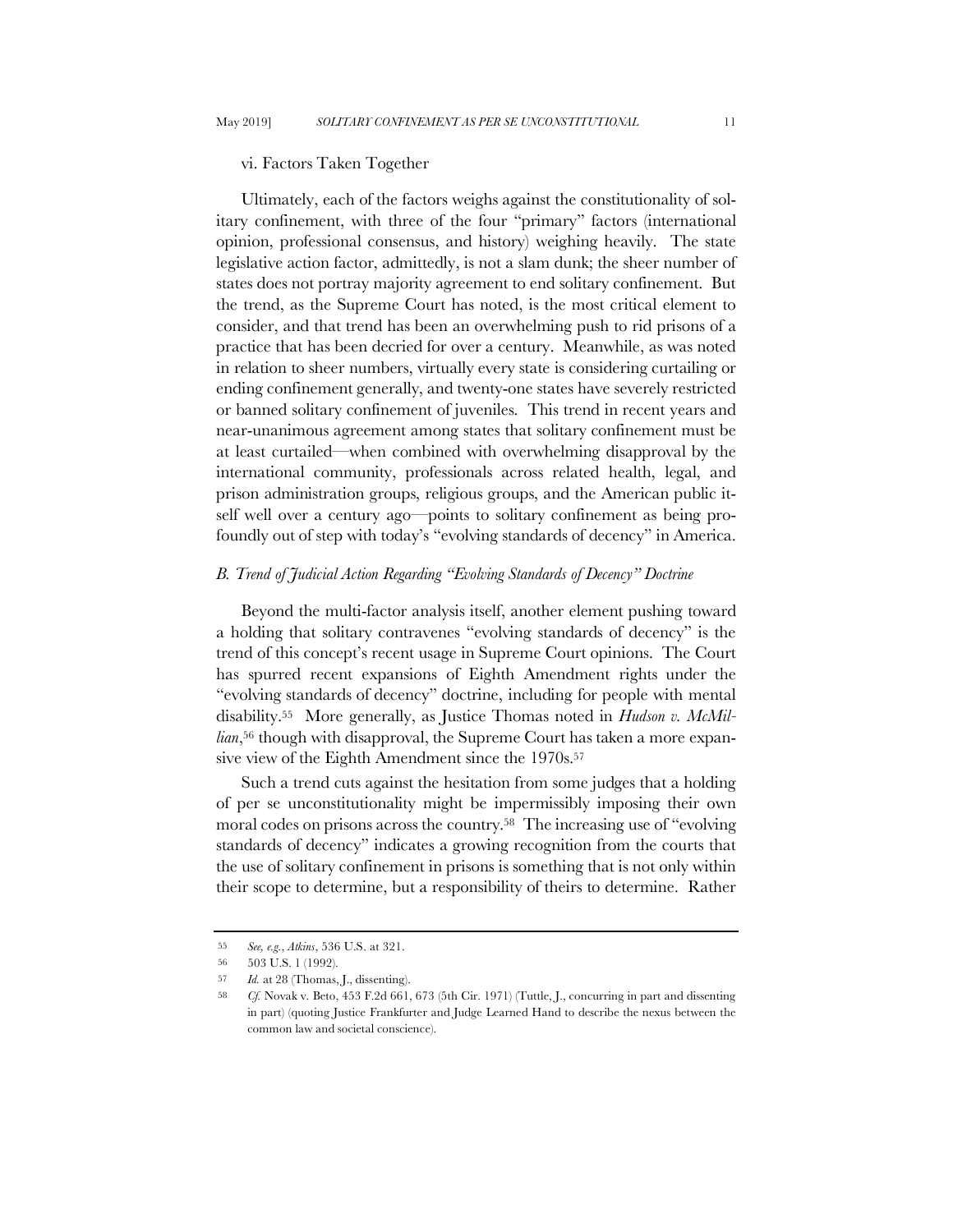than imposing their own values, the federal courts are instructed by Supreme Court precedent to, as objectively as possible, ascertain the values of the nation as it relates to punishment practices. Beyond the doctrinal trend placing this decision in the laps of federal judges, there remains the central point that the Eighth Amendment right to be free from "cruel and unusual punishment" is a fundamental constitutionally endowed right, and the highest role of the federal courts is to ensure such rights are not violated. As Judge Tuttle put it:

For this court to tell the prisoner to look to the legislature and an administrator who has condoned, and still excuses them, would seem to me but an empty gesture, and calls to mind an answer right out of Aeschylus: 'Hollow words, I deem are worst of ills.' In sum, I think this is an area in which the court should move. Such action by us is not only justified, it is called for if the Anglo-Saxon system of justice is to remain living and vigorous.59

The courts have assumed their role in determining the "evolving standards" of decency more and more in recent years, and this trend adds contextual support to the multi-factor arguments pointing toward solitary confinement as contravening "evolving standards of decency."

# II. ROUTE TWO: THE "DELIBERATE INDIFFERENCE" DOCTRINE

Should challenging solitary confinement as a type of punishment under the "evolving standards of decency" doctrine prove unconvincing to federal courts, the second argument with force is that the specific conditions of solitary confinement always violate the "deliberative indifference" doctrine. This would mean that there is per se satisfaction of both prongs of the test, regardless of the underlying circumstances of the specific case. As such, it means that there must be enough evidence that in all cases solitary confinement has too high a risk of serious harm to be acceptable and that this risk is sufficiently obvious such that disregarding it amounts to recklessness. This argument under the "deliberative indifference" doctrine has a heightened practical importance given that, as discussed, federal courts often move straight to this analysis without considering the "evolving standards of decency" doctrine.60

<sup>59</sup> *Id.* at 672–73 (internal citations omitted)*.*

<sup>60</sup> *See* Andrew Leon Hanna, *The Present Constitutional Status of Solitary Confinement (Article II)*, 21 U. PA. J. CONST. L. ONLINE 1, 12 (2019).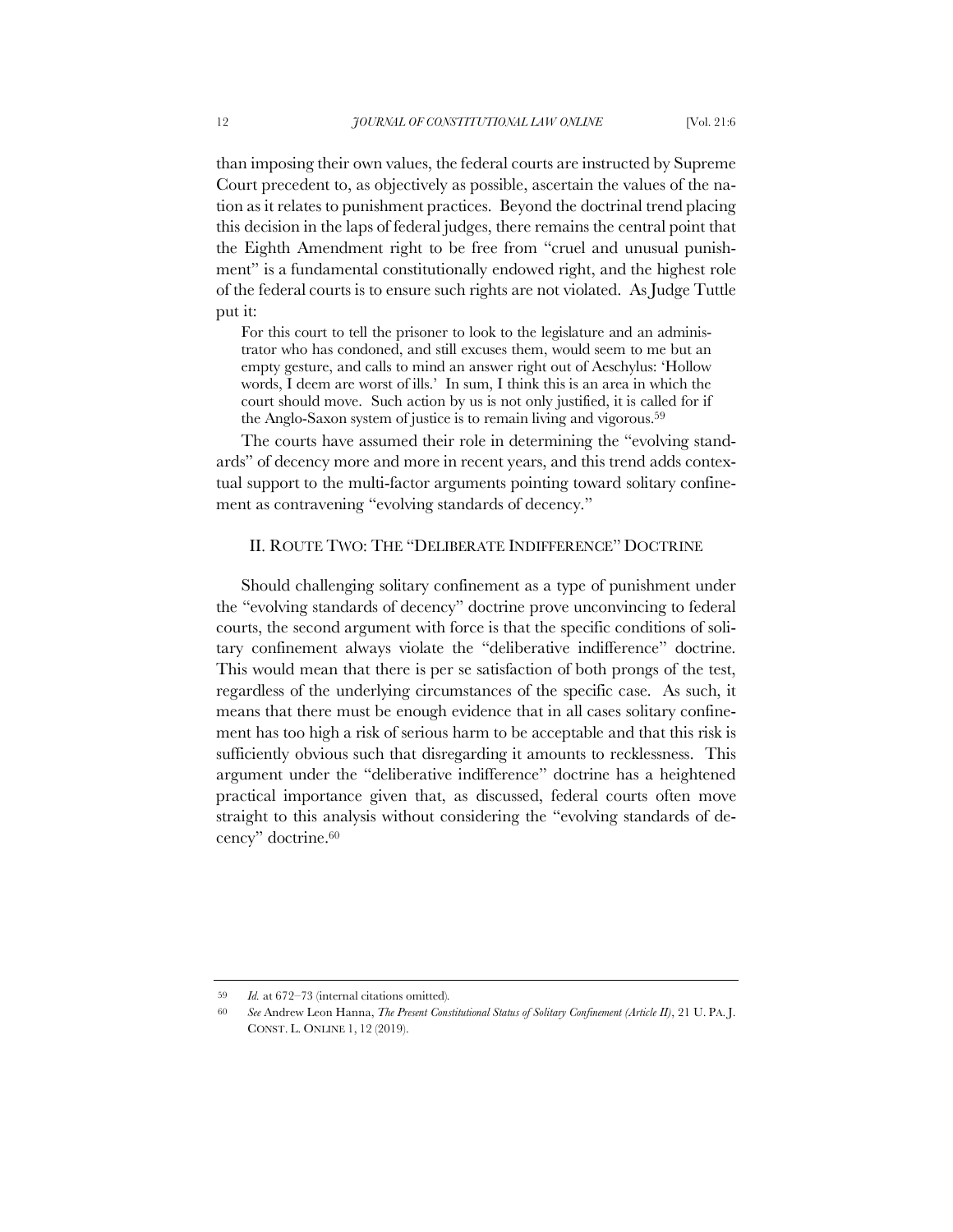### *A. Prong One: Substantial Risk of Serious Harm*

First, the court must agree that there is per se satisfaction of the first prong, which is the easier of the two prongs for plaintiffs to meet: the existence of a "substantial risk of serious harm." This would be a determination that there is a substantial risk of harm *inherent* in placing individuals in solitary confinement.

The holding that there is per se satisfaction of the first prong of the "deliberate indifference" test is likely not far off. One piece of evidence in this direction is that courts in several solitary confinement cases have sharply and decisively ruled in favor of plaintiffs on the first prong.61 This is because there is quite clearly a strong case that segregation comfortably meets the standard for "substantial risk of serious harm." To begin the analysis, it is worth remembering that the Supreme Court has made clear that all that is required is a *risk* of harm, not actual harm, which lowers the burden on the plaintiff. An actionable claim "does not require proof that the plaintiff suffered an actual injury[;] [i]nstead, it is enough that the defendant's actions exposed the plaintiff to a substantial *risk* of serious harm."62 Indeed, "a remedy for unsafe conditions need not await a tragic event."63 Conditions posing a substantial risk of serious harm to prisoners therefore violate the Constitution, even if no prisoner has suffered actual harm at the time the violation is found.

So the question is whether it can be sufficiently stated that solitary confinement, as a general matter, poses a substantial risk that prisoners subjected to it will be seriously harmed. The Court has made clear that psychological harm qualifies here. In adding color to what elevates to the level of serious harm, the Court has noted that a prisoner must not be deprived of "the minimal civilized measure of life's necessities," and as such that she must be protected from physical harm.64 Psychological well-being, the most vulnerable feature of a human spending even short time periods in solitary confinement, has been identified as deserving of the same protections that relate to physical harm:

<sup>61</sup> *See, e.g.*, Madrid v. Gomez, 889 F. Supp. 1146, 1265–66 n.209 (N.D. Cal. 1995); Palakovic v. Wetzel, 854 F.3d 209 (3d Cir. 2017).

<sup>62</sup> Heyer v. U.S. Bureau of Prisons, 849 F.3d 202, 210 (4th Cir. 2017); *see also* Helling v. McKinney, 509 U.S. 25, 33 (1993); Rish v. Johnson, 131 F.3d 1092, 1096 (4th Cir. 1997) (stating that a prisoner must "produce evidence of a serious or significant physical or emotional injury resulting from the challenged conditions, or *demonstrate a substantial risk of such serious harm* resulting from the prisoner's unwilling exposure to the challenged conditions") (emphasis added) (internal citations omitted).

<sup>63</sup> *Helling*, 509 U.S. at 33 ("That the Eighth Amendment protects against future harm to inmates is not a novel proposition. . . . It would be odd to deny an injunction to inmates who plainly proved an unsafe, life-threatening condition in their prison on the ground that nothing yet had happened to them.").

<sup>64</sup> Farmer v. Brennan, 511 U.S. 825, 834 (1994).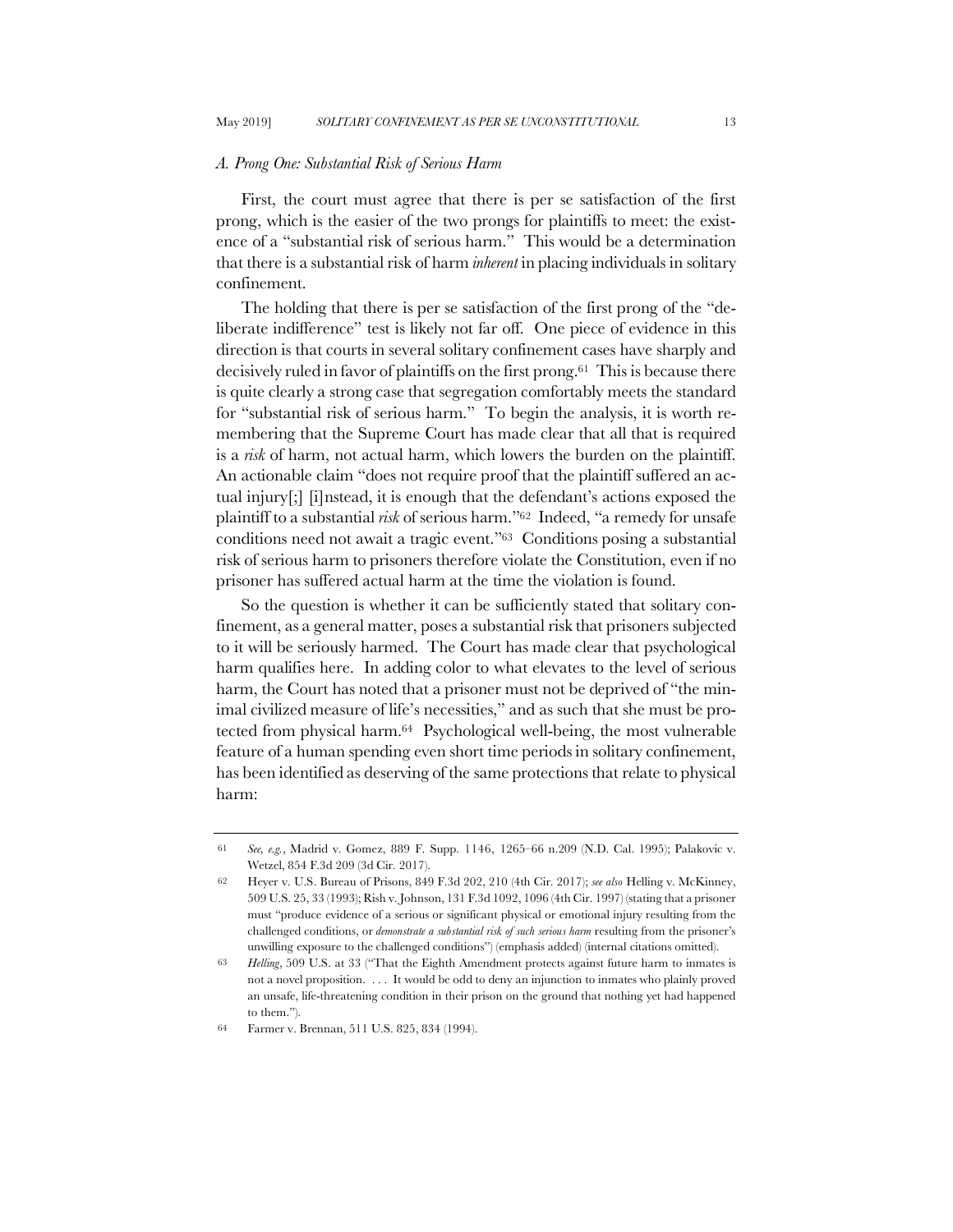It goes without question that an incarceration that inflicts daily, permanently damaging, physical injury and pain is unconstitutional. Such a practice would be designated as torture. Given the relatively recent understanding of the primal necessity of psychological well-being, the same standards that protect against physical torture prohibit mental torture as well—including the mental torture of excessive deprivation. . . . As the pain and suffering caused by a cat-o'-nine-tails lashing an inmate's back are cruel and unusual punishment by today's standards of humanity and decency, the pain and suffering caused by extreme levels of psychological deprivation are equally, if not more, cruel and unusual. The wounds and resulting scars, while less tangible, are no less painful and permanent when they are inflicted on the human psyche.65

Indeed, as put by District Judge Henderson in *Madrid v. Gomez*, <sup>66</sup> "Mental health, just as much as physical health, is a mainstay of life. Indeed, it is beyond any serious dispute that mental health is a need as essential to a meaningful human existence as other basic physical demands our bodies may make for shelter, warmth or sanitation."67 And as a final instruction to courts in determining what constitutes serious harm, the deprivation must be considered in light of the "totality of conditions" facing a prisoner; thus, conditions must, "alone or in combination," reach such a deprivation.<sup>68</sup>

With this standard of "serious harm" outlined, the rest of the analysis is a factual inquiry, and courts have been very comfortable in recent years deferring to the growing medical consensus that, yes, there is a real and substantial risk of grave harm in placing an individual in solitary confinement. Historically, courts were deferential to corrections officials when evaluating the constitutionality of solitary confinement,69 but they have grown to rely more on outside professionals to understand this objective harm prong. They have increasingly leaned on the consensus among medical professionals, academics, and even many national correctional organizations that segrega-

<sup>65</sup> Ruiz v. Johnson, 37 F. Supp. 2d 855, 914 (S.D. Tex. 1999), *rev'd on other grounds and remanded sub nom.* Ruiz v. United States, 243 F.3d 941 (5th Cir. 2001).

<sup>66</sup> 889 F. Supp. 1146 (N.D. Cal. 1995).

<sup>67</sup> *Id.* at 1261.

<sup>68</sup> Rhodes v. Chapman, 452 U.S. 337, 363 n.10, 368 (1981) (Brennan, J., concurring). *See also, e.g.*, Walker v. Schult, 717 F.3d 119, 125 (2d Cir. 2013) (stating that, to succeed, plaintiffs must "show that the conditions, either alone or in combination, pose an unreasonable risk of serious damage to his health").

<sup>69</sup> Federalism elements come into play here when discussing state prisons, which house the vast majority of prisoners, in that federal courts are concerned with intruding on state law. *See, e.g.*, *Madrid*, 889 F. Supp. at 1279 ("Federal courts are not instruments for prison reform, and federal judges are not prison administrators. We must be careful not to stray into matters that our system of federalism reserves for the discretion of state officials."). As will be discussed, however, protection of citizens against the violation of constitutional rights is a grave role of federal judges that cannot be comprised or set aside.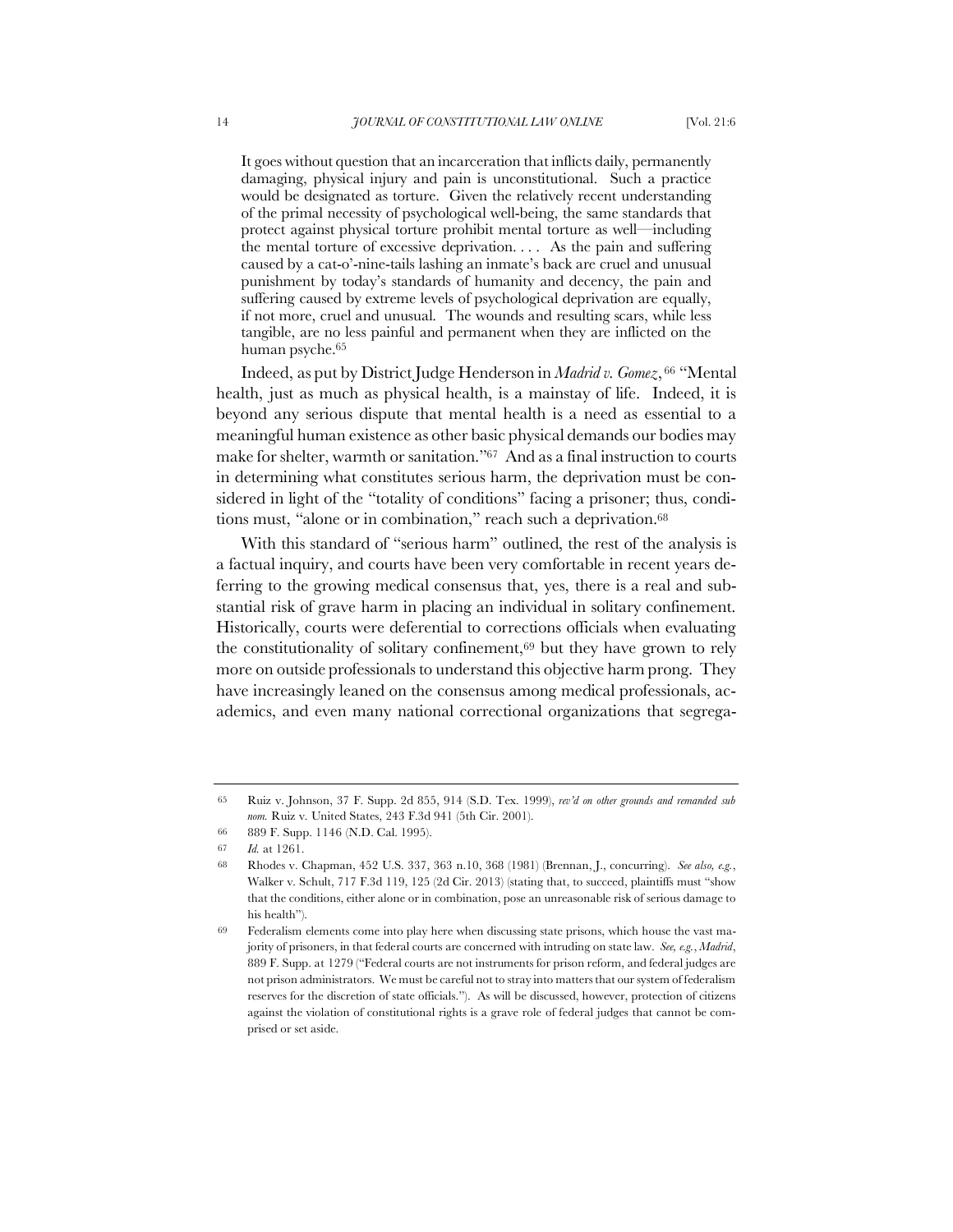tion, especially long-term segregation, causes and exacerbates serious psychological damage.70 And the "totality of conditions" analysis is particularly relevant to solitary confinement, where the combination of lack of human interaction, length of time alone each day, and size and other conditions of the cell itself add up to a particularly harmful practice. Further, severe lack of exercise is another feature of solitary confinement, and exercise has been considered a "life necessity" by the courts, "a deprivation [of which] may constitute an impairment of health forbidden under the [E]ighth [A]mendment."71

As an example of this judicial recognition that solitary imparts a "substantial risk of serious harm," the Third Circuit recently noted "the judiciary's increasing recognition of the scientific evidence of the harms of solitary confinement" and included in its opinion a detailed discussion on the state of scientific research around solitary confinement's risk of harm:<sup>72</sup>

A comprehensive meta-analysis of the existing literature on solitary confinement . . . found that '[t]he empirical record compels an unmistakable conclusion: this experience is psychologically painful, can be traumatic and harmful, and puts many of those who have been subjected to it at risk of long-term . . . damage.' . . . [T]he researchers found that virtually *everyone* exposed to such conditions is affected in some way. They further explained that '[t]here is not a single study of solitary confinement wherein non-voluntary confinement that lasted for longer than 10 days failed to result in negative psychological effects.'"73

The court concluded, "with the abundance of medical and psychological literature, the 'dehumanizing effect' of solitary confinement is firmly established. . . . That is to say, the evidence shows that the psychological trauma associated with solitary confinement is caused by the confinement itself."74 In *Madrid*, the court spoke in condemning terms about the risks of harm inherent in solitary confinement as it relates to all people: "[T]he conditions ... may press the outer bounds of what most humans can psychologically tolerate . . . ."75

Finally, it is worth noting that the courts have not limited their emphasis on the medical literature to only certain types of solitary, like "long-term" confinement or confinement as it applies to only particularly vulnerable

<sup>70</sup> *See, e.g.*, VERA INST. OF JUSTICE, SOLITARY CONFINEMENT: COMMON MISCONCEPTIONS AND EMERGING SAFE ALTERNATIVES 28 (2015), https://www.vera.org/publications/solitary-confinement-common-misconceptions-and-emerging-safe-alternatives ("A large body of evidence has now well established that the typical circumstances and conditions of segregated housing [ . . . ] damage, sometimes irreparably, the people thus confined and the communities to which they return.").

<sup>71</sup> Valigura v. Mendoza, 265 Fed. Appx. 232, 235 (5th Cir. 2008).

<sup>72</sup> Williams v. Sec'y Pa. Dep't of Corr., 848 F.3d 549, 573 (3d Cir. 2017).

<sup>73</sup> *Id.* at 566 (internal citations omitted).

<sup>74</sup> *Id*. at 567.

<sup>75</sup> Madrid v. Gomez, 889 F. Supp. 1146, 1267 (N.D. Cal. 1995).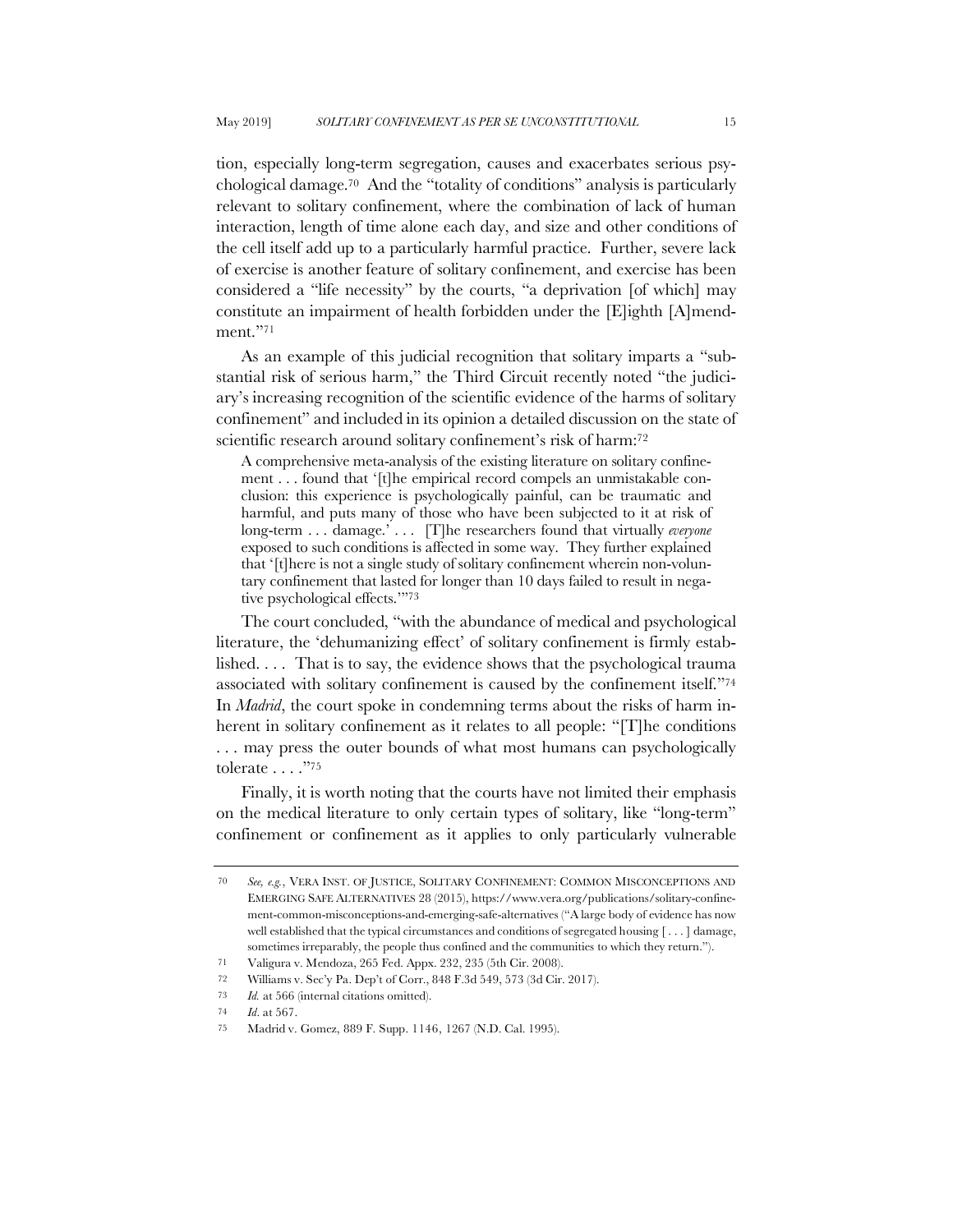groups—rather, the courts have been capacious in their declarations that there is a major risk at play. Though courts do sometimes limit their specific arguments or citations to long-term solitary,76 they almost always decry the practice generally; all of the above opinions from circuit and district courts speak of the excessive harms without limiting their criticism to a particularly harsh brand of solitary confinement or solitary confinement of a group particularly susceptible to harm.77

## *B. Prong Two: Reckless Indifference*

The recklessness prong is the more difficult hurdle for plaintiffs. But an understanding of the meaning of the "deliberate indifference" doctrine's knowledge standard under Supreme Court precedent—specifically that the standard is one of recklessness that can be met if prison officials ignore "obvious" risks of harm—together with a consideration of court opinions pointing out the "obviousness" of the harm of solitary leads to the conclusion that this prong is satisfied in any solitary confinement case.

A reading of *Farmer v. Brennan*,78 the leading case on Eighth Amendment jurisprudence in the context of prison conditions and the one that established the "deliberate indifference" doctrine, provides the definitive understanding of the knowledge standard at play. The Court in *Farmer* stated that the knowledge standard is recklessness: "It is, indeed, fair to say that acting or failing to act with deliberate indifference to a substantial risk of serious harm to a prisoner is the equivalent of recklessly disregarding that risk."79 It noted that another term that can be used is gross negligence; the knowledge standard, in other words, is "somewhere between the poles of negligence at one end and purpose or knowledge at the other."80 Correspondingly, there is no requirement that prison officials act maliciously or with bad faith in inappropriately responding to the risk.<sup>81</sup> Ultimately, then, such a standard ensures that "[p]rison officials may not simply bury their heads in the sand and

80 *Id.*

<sup>76</sup> *See, e.g.*, Hutto v. Finney, 437 U.S. 678, 688 (1978) (affirming a district court order's thirty-day time limit for segregation).

<sup>77</sup> *See, e.g.*, Peoples v. Annucci, 180 F. Supp. 3d 294, 299 (S.D.N.Y. 2016) ("After even relatively brief periods of solitary confinement, inmates have exhibited systems such as . . . hallucinations, increased anxiety, lack of impulse control, severe and chronic depression, appetite and weight loss, heart palpitations, sleep problems, and depressed brain functioning.").

<sup>78</sup> 511 U.S. 825 (1994).

<sup>79</sup> *Id.* at 836.

<sup>81</sup> *See* Gilland v. Owens, 718 F. Supp. 665, 687 (W.D. Tenn. 1989) (stating that "[t]he deliberate indifference standard does not require a showing of bad faith or malicious conduct on the part of jail officials . . . . Rather, plaintiffs can meet the standard by showing that officials through their own intentional and deliberate decisions and procedures did not protect inmates' rights to personal safety.").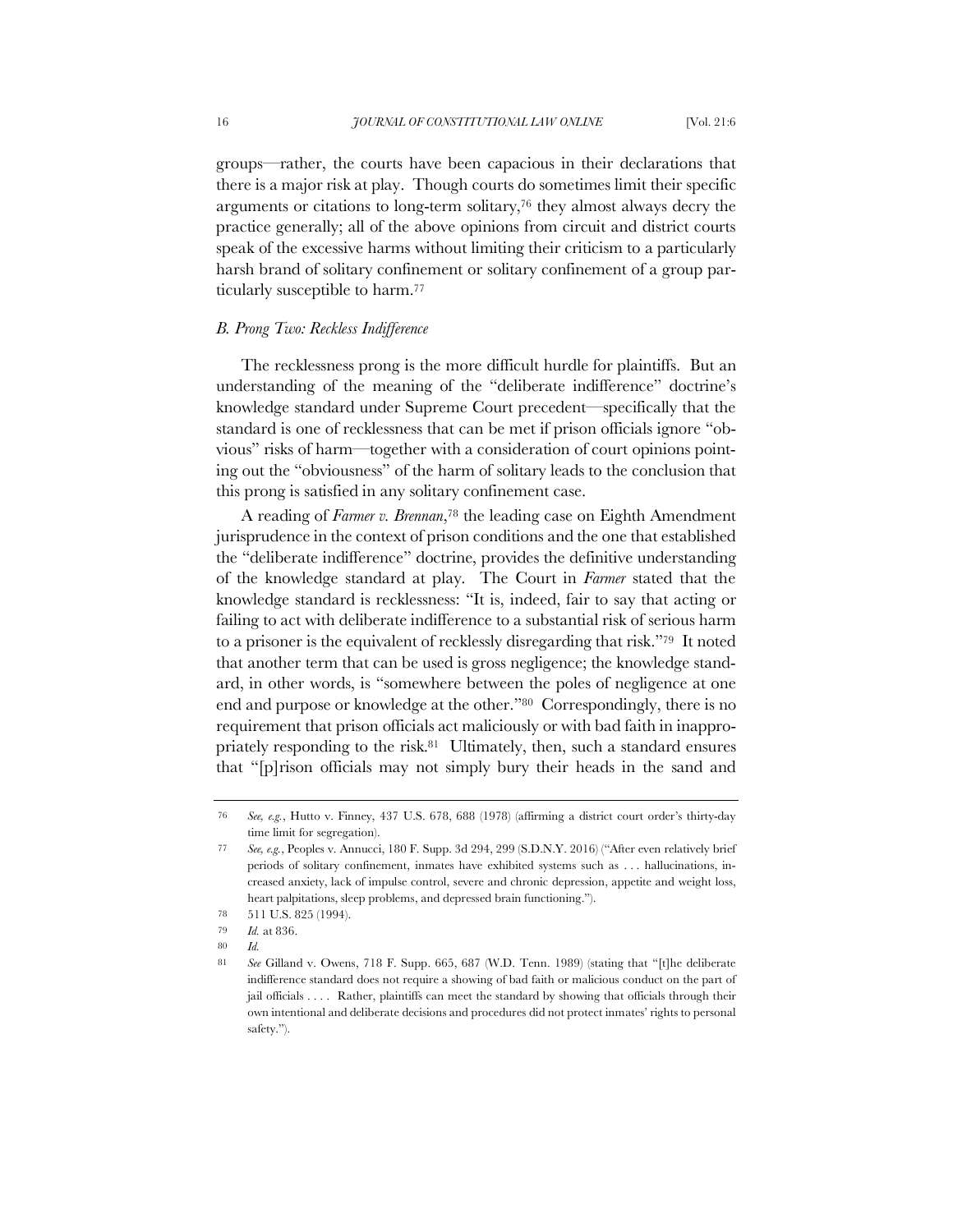thereby skirt liability"82; they can be held accountable for ignoring significant risks.

How can one prove that prison officials were reckless in disregarding a substantial risk of serious harm? Importantly, the Court in *Farmer* noted that the determination that a prison official had the requisite knowledge can be "subject to . . . inference from circumstantial evidence,"83 and "a factfinder may conclude that [the] official knew of a substantial risk from the *very fact that the risk was obvious*."84 As such, the requirement is merely that it be "made . . . reasonable to believe that the defendants were aware of a serious risk to the plaintiff[.]"85 As a result of this language regarding circumstantial evidence and obviousness, circuit courts have held that "a prison official cannot hide behind an excuse that he was unaware of a risk, no matter how obvious."86 Rather, "the very fact that a risk was obvious" can be sufficient to satisfy the knowledge standard for prison officials—without proof of facts that show any sort of actual knowledge, like officials having read an article on the topic, been exposed to the issue in training, or something of this elusive sort of evidence about subjective mindset.<sup>87</sup> As an example, in *Heyer v. U.S. Bureau of Prisons*,88 a deaf prisoner was provided with a translator who did not actually provide sign language interpretation during medical care.89 Applying the "deliberate indifference" test, the Fourth Circuit noted that a factfinder could reasonably conclude that using an interpreter who cannot communicate in the inmate's language for medically-related conversations creates an "obvious" risk of harm.90 As such, the "very obviousness could support a factfinder's conclusion that [the Bureau of Prisons] knew" that a

<sup>82</sup> Makdessi v. Fields, 789 F.3d 126, 129 (4th Cir. 2015).

<sup>83</sup> *Farmer*, 511 U.S. at 842.; *see also Makdessi*, 789 F.3d at 133 ("[E]ven a subjective standard may be proven with circumstantial evidence[.]").

<sup>84</sup> *Farmer*, 511 U.S*.* at 842 (emphasis added); *see also* Hope v. Pelzer, 536 U.S. 730, 738 (2002) ("[W]e must ascertain whether the officials involved acted with 'deliberate indifference' to the inmates' health or safety . . . . We may infer the existence of this subjective state of mind from the fact that the risk of harm is obvious."); Hearington v. Pandya, 689 Fed. Appx. 422, 426 (6th Cir. 2017); Beers-Capitol v. Whetzel*,* 256 F.3d 120, 135 (3d Cir. 2001); Collignon v. Milwaukee Cty., 163 F.3d 982, 989 (7th Cir. 1998) ("A trier of fact can conclude that the professional knew of the need from evidence that the serious medical need was obvious.").

<sup>85</sup> *Makdessi*, 789 F.3d at 135.

<sup>86</sup> Brice v. Virginia Beach Corr. Ctr., 58 F.3d 101, 105 (4th Cir. 1995).

<sup>87</sup> *Makdessi*, 789 F. 3d at 133 ("[A]lthough the obviousness of a particular injury is not conclusive of an official's awareness of the injury, an injury might be so obvious that the factfinder could conclude that the guard *did* know of it because he could not have failed to know of it." (quoting *Brice*, 58 F.3d at 105)).

<sup>88</sup> 849 F.3d 202 (4th Cir. 2017).

<sup>89</sup> *Id.* at 206–07.

<sup>90</sup> *Id.* at 210.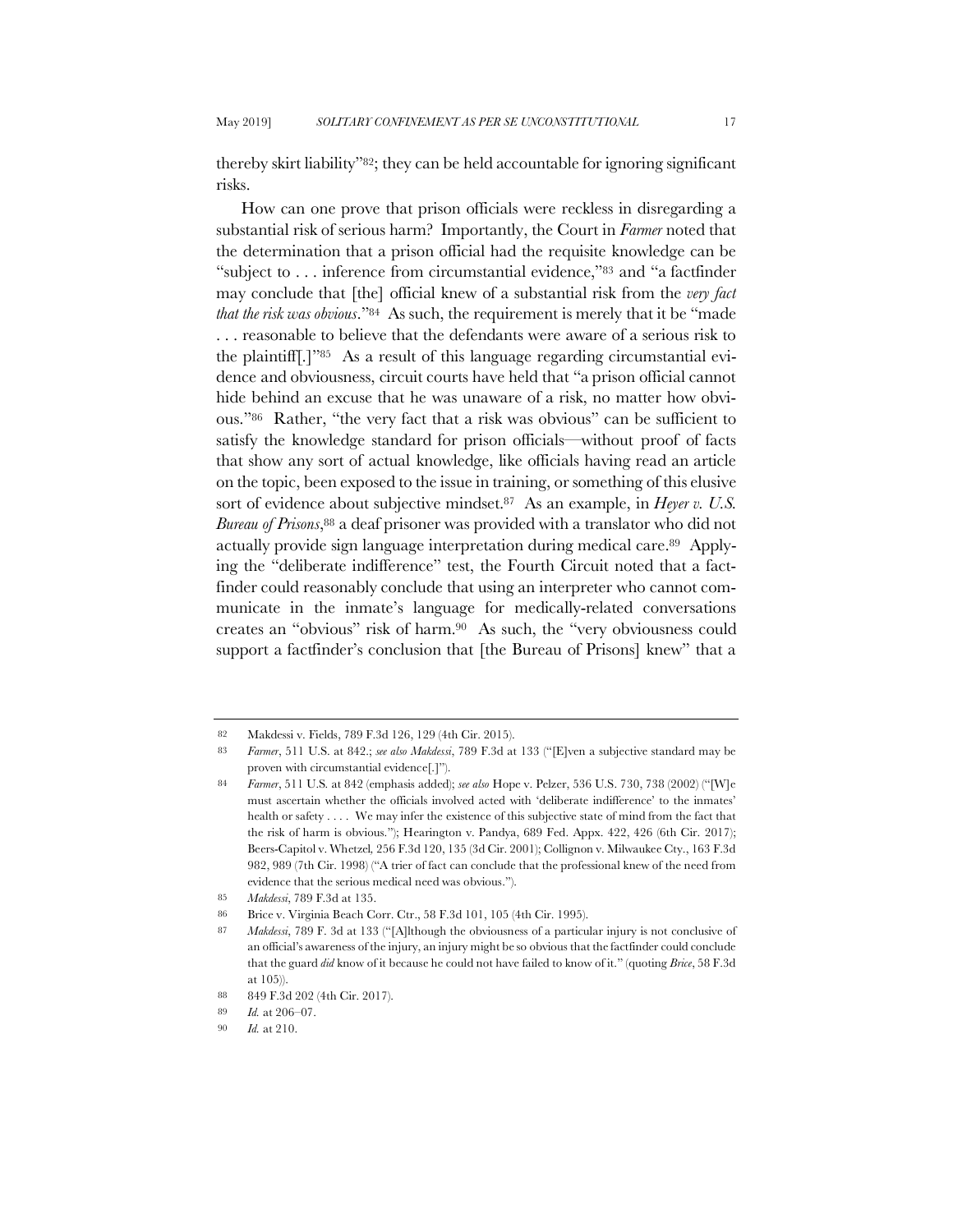translator who did not know sign language was "inadequate" to relay medical communications.91 Here, as will be argued is the case with solitary confinement, the obviousness of the risk was sufficient to impute the requisite knowledge standard.

Assuming, as has been argued, that there is a substantial risk of serious harm in solitary confinement (i.e., that the first prong of the "deliberate indifference" test has been met), the question thus becomes whether that risk of harm is sufficiently "obvious" to prison officials in all situations. Given the overwhelming professional consensus of the severe harms of solitary,92 the recognition of these harms for well over a century,<sup>93</sup> and the national consciousness of the issue given recent media coverage,94 it is hard to contend realistically that the risk of harm is anything but obvious to prison officials across the country. The fact that every state is considering reform in some fashion points to the general knowledge of solitary's risks of harm.95 And if the risk is not obvious enough to a member of the general American population based on these external elements, prison officials have a front-row seat to witnessing and hearing about the harms of solitary confinement on individuals' well-being; if the risk were not already obvious before entering a prison with solitary confinement cells, any amount of experience in such a prison would make it obvious. Further, the language in recent court opinions tends to agree that the risk is indeed obvious. As just one example, in *Palakovic*, the Third Circuit characterized the risk of harm inherent in the practice of solitary confinement as "increasingly obvious."96

Building on observations from Justices and commentators, one contention is that the knowledge standard should be lowered to negligence, allowing for prison officials to be more readily held liable for ignoring risks of harm. This would likely lead to more accountability for prison officials, but it is a jurisprudential change that is not necessary for a per se holding that solitary confinement is unconstitutional under the "deliberate indifference" doctrine. As noted throughout this Series, the overwhelming evidence about segregation's harms and this information's dissemination throughout the criminal justice community and beyond, combined with the personal experiences of prison officials and the intuitive understanding that isolation can be mentally damaging, makes a compelling case that the harms of solitary are uniquely obvious such that the recklessness standard is always met.

<sup>91</sup> *Id.* at 212.

<sup>92</sup> *See* Andrew Leon Hanna, *Solitary Confinement in America (Article I)*, 21 U. PA. J. CONST. L. ONLINE 1, 17–20 (2019).

<sup>93</sup> *See id* at 7–11.

<sup>94</sup> *See id.* at 12–13.

<sup>95</sup> *See supra* text accompanying note 15.

<sup>96</sup> Palakovic v. Wetzel, 854 F.3d 209, 226 (3d Cir. 2017).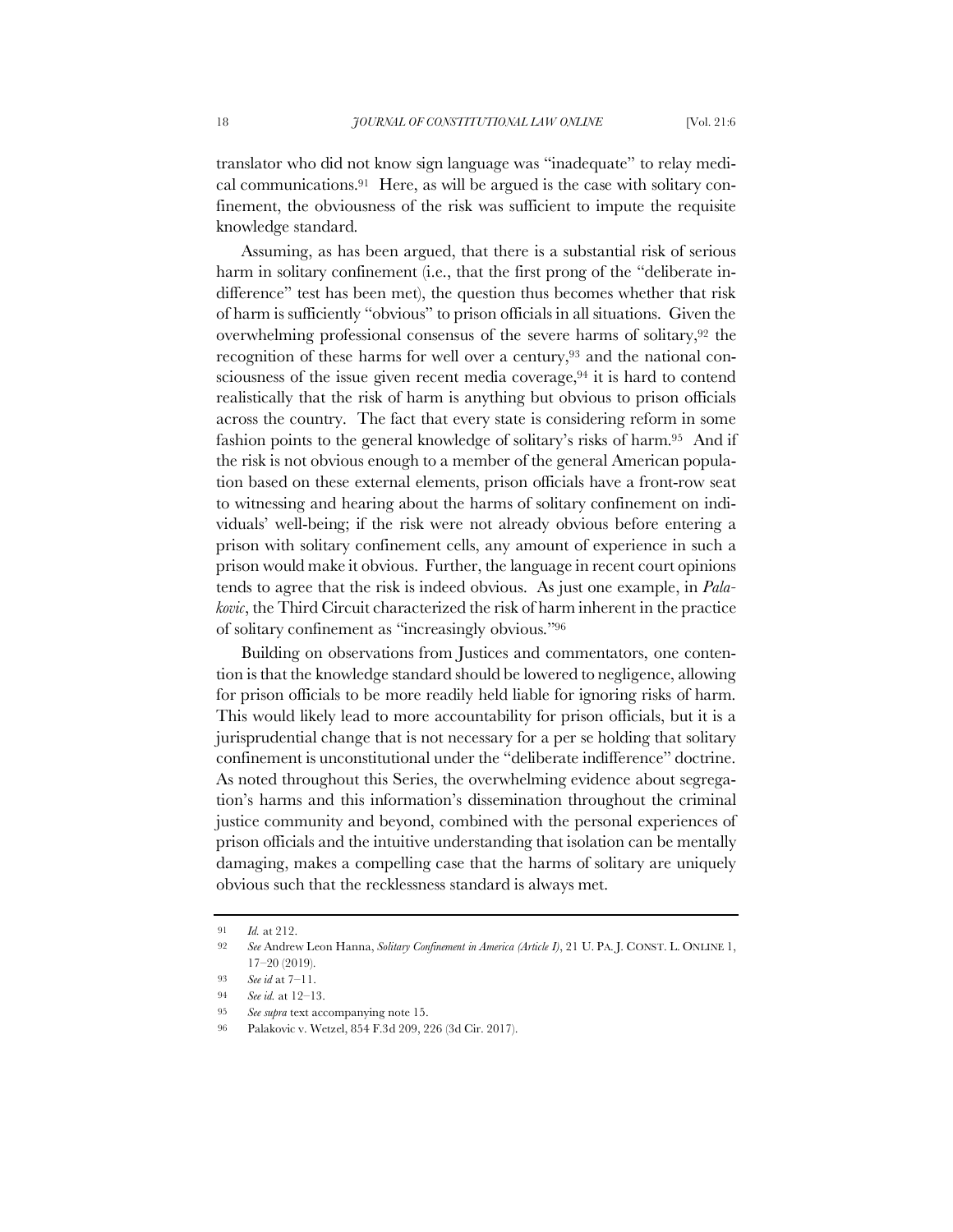### III. MOVING TOWARD A PER SE HOLDING

Before Justice Kennedy announced his retirement in the summer of 2018, it appeared very plausible and perhaps even likely that the Supreme Court would consider a case to determine the constitutionality of solitary confinement, probably as an initial matter in its long-term form. Justice Kennedy—who was considered by some "the single most powerful public official in the United States"97—clearly objects to the practice. In a speech shortly after his retirement, he stated unequivocally that "[s]olitary confinement is wrong."98 And his recent calls for test cases, along with Justice Breyer's,99 fueled hope among advocates that the Court was ready to cut into the constitutional status of solitary, with a majority of Justices in favor of reform.

Now, Justice Kennedy's retirement could become a catalyst for lower federal courts to more proactively advance the nationwide momentum against solitary confinement. His retirement from and replacement on the Court likely means a minority of the Justices will be disposed to interpret the Eighth Amendment as providing additional protections to prisoners, thus shifting the center of gravity for the issue of solitary confinement's constitutionality to lower courts. As discussed in Article II of this Series, there has been significant positive momentum in chopping at the edges of solitary confinement by questioning the constitutionality of its most excessive forms against the most vulnerable individuals.100 Federal district courts have issued injunctions to prisons with growing frequency, and state and local governments continue to agree to settlement agreements instigating major reforms.101 Further, the growing momentum from state legislatures puts greater pressure on courts to take a progressive stance on an issue that seems to a broad swath of organizations and individuals to be unacceptable. And the unprecedented media coverage of solitary confinement provides a groundswell of outrage that never existed before.102

If and when confinement of particularly vulnerable groups or long-term confinement are rejected consistently by courts, we will not be a far cry from the core practice of solitary confinement, regardless of timeframe or type of

100 *See id.* at 5–12.

<sup>97</sup> Bob Egelko, *Anthony Kennedy Has Major Incentive to Stay on US Supreme Court*, S.F. CHRON. (July 1, 2017), https://www.sfchronicle.com/nation/article/Anthony-Kennedy-has-major-incentive-tostay-on-US-11260497.php.

<sup>98</sup> Matthew Renda, *Kennedy Defends Rule of Law, Europe in Ninth Circuit Speech*, COURTHOUSE NEWS SERV. (July 26, 2018), https://www.courthousenews.com/kennedy-defends-rule-of-law-europe-inninth-circuit-speech/.

<sup>99</sup> *See* Hanna, *supra* note 60, at 7.

<sup>101</sup> *See id.*

<sup>102</sup> *See* Hanna, *supra* note 92, at 12–13.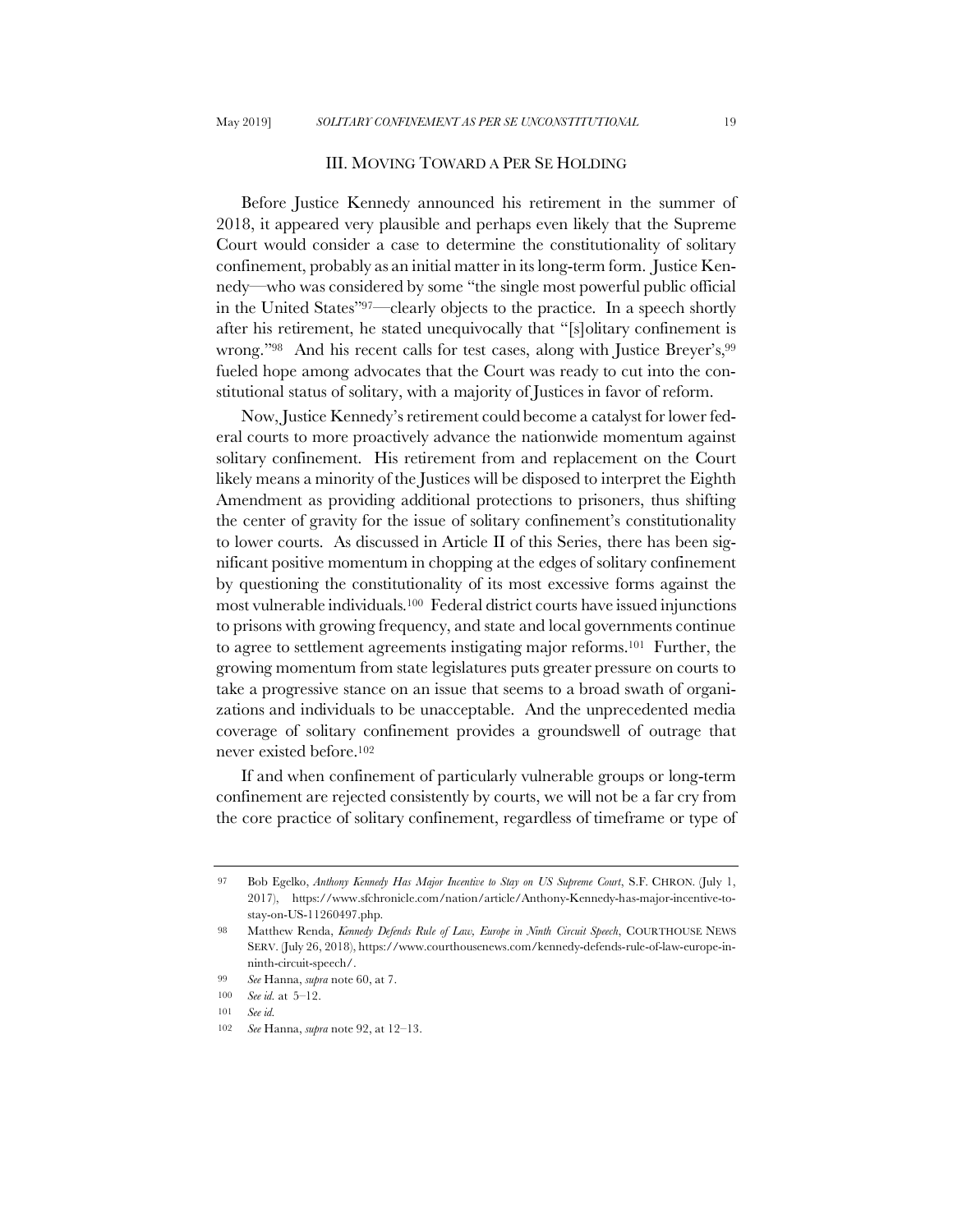individual confined, following suit. The harm of solitary to vulnerable groups like youth and those with serious mental illness is certainly more pronounced, and there may be some limited staying power to drawing a line defining "long-term" at thirty days, like the ABA does.103 However, as has been raised throughout this Series, the foundational concern animating the arguments under the "evolving standards of decency" and "deliberate indifference" doctrines—the infliction of severe, lasting psychological harm—is present whenever solitary confinement is imposed. Accordingly, the rulings should logically be expanded from per se rules regarding certain groups or certain forms of solitary to a full per se rule.

Finally, hope still remains at the highest Court. The fact that the Court's current composition is unlikely to be convinced by these legal arguments does not take away from their validity, nor does it mean they will not take hold at the Court in the future. The history of American constitutional law is rife with arguments that once seemed distant and unrealistic, but now retain the force of law and seem like foregone conclusions in hindsight.104 As demonstrated in this Article, American prisons' use of solitary confinement is out of step with the opinions of a variety of domestic and international organizations; it is not hard to imagine that future generations will one day look back at its use as barbaric and backwards, and wonder why courts were once complicit. If this is true, a legal argument under established Eighth Amendment doctrine will be needed for the Court to hold the practice unconstitutional at some point in the future, and the arguments in this Article hopefully offer a useful reference point.

# IV. THE AFTERMATH OF A PER SE HOLDING

Should a holding of per se unconstitutionality in a lower court be issued, it would mean prisons in the relevant jurisdiction would need to wipe out the practice of solitary confinement for good. Such a holding would provide a much-needed bright-line rule that ensures any placement of an individual in what is identified as solitary confinement—by its three main features of isolation, length of time per day, and smallness of space—will be successfully litigated against with only minimal evidence needed to establish that solitary was indeed applied.

<sup>103</sup> STANDARDS FOR CRIMINAL JUSTICE: TREATMENT OF PRISONERS 23-1.0(O) (AM. BAR ASS'N 2011).

<sup>104</sup> *See, e.g.*, Lana Birbrair, *Harvard Law School: The Road to Marriage Equality*, HARV. L. TODAY (June 26, 2015), https://today.law.harvard.edu/feature/harvard-law-school-the-road-to-marriage-equality/ (discussing the changes in legal opinion on the constitutionality of same-sex marriage).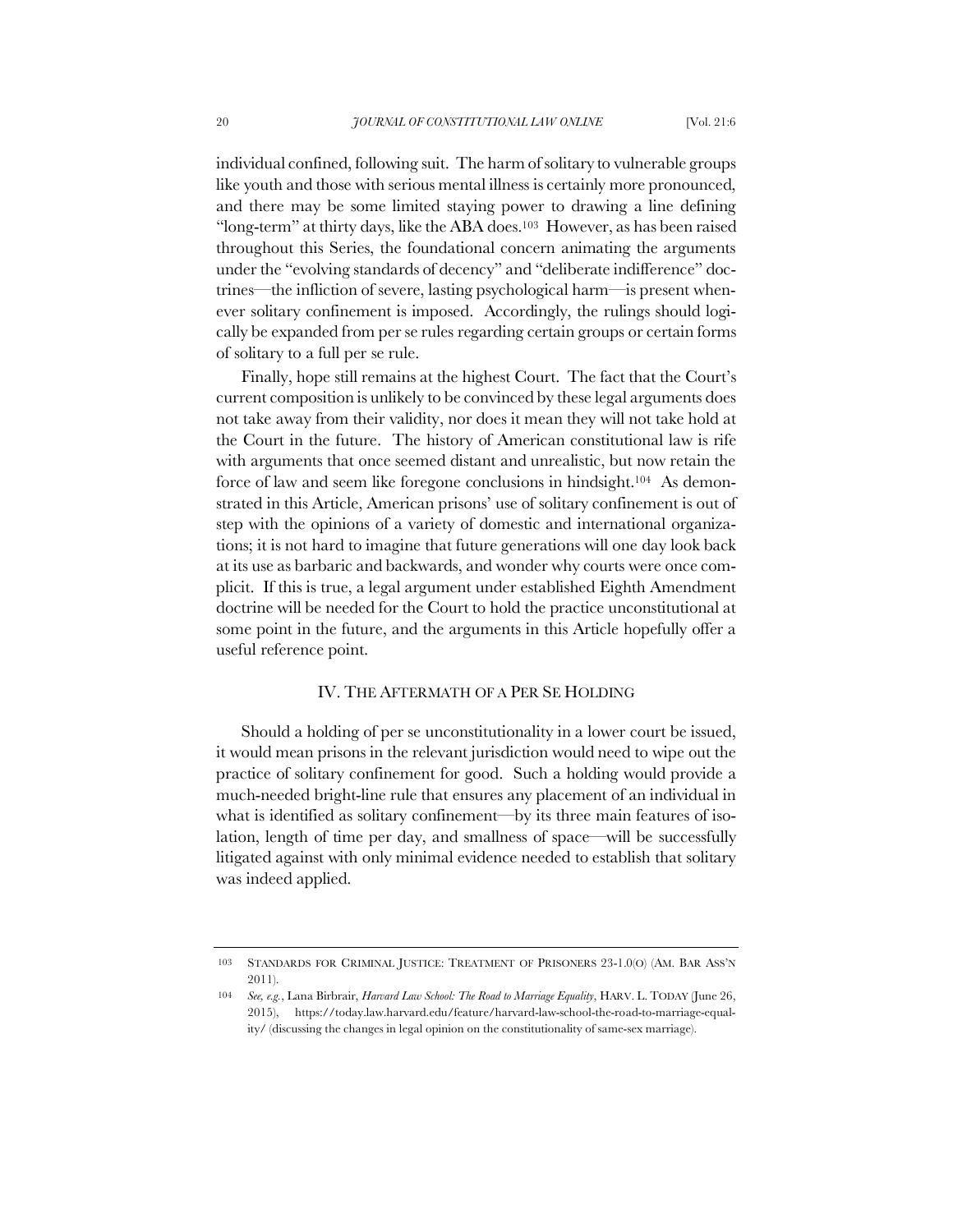A per se constitutional holding would lead to significant change in behavior for prison systems. Without solitary confinement as an option, prisons would need to find better ways to engage with individuals they would normally simply send off to solitary; this would encourage prisons to offer improved rehabilitative services to prisoners. And prisons would have some freed-up capital to do so. Removing all 80,000 to 100,000 prisoners from the confines of solitary confinement and placing them in the general prison population would gain back the American prison system between about \$3.5 and \$5 billion of taxpayer money per year.105 (This amount does not take into account that some of the prisoners will require a different, more humane form of separation housing, the development of which would cost more than simple removal to the general inmate population; these separation alternatives will be discussed in a moment.) This funding could go toward rehabilitative and mental health treatment efforts focused on improving the conditions of inmates. Given that up to one-half of prisoners in solitary confinement suffer from serious mental illness,106 greater investment in treatment programs like group therapy would be a promising starting point.

The numbers cited above, as noted, assume that all individuals in solitary confinement can be placed back in the general population; of course, there may be a need for some prisoners to remain, at least temporarily, separated from other prisoners. Indeed, perhaps the most common policy argument for why abolishing solitary confinement would be problematic is that it would lead to more dangerous prisons—by intending to protect the rights of the most vulnerable (those currently in solitary confinement), it would actually expose other vulnerable prisoners to greater violence thanks to more dangerous prisoners engaging with the broader population. As the district court argued in *Ruiz v. Johnson*<sup>107</sup> as grounds to not wholly strike down solitary confinement, "segregation 'may be a necessary tool of prison discipline, both to

<sup>105</sup> The cost of placing an individual in the general prison population is, on average, about \$31,000. Martha Teichner, *The Cost of a Nation of Incarceration*, CBS NEWS (Apr. 23, 2012), https://www.cbsnews.com/news/the-cost-of-a-nation-of-incarceration/. The cost of placing an individual in solitary confinement is, on average, \$75,000. Jean Casella & Sal Rodriguez, *What is Solitary Confinement?*, THE GUARDIAN (Apr. 27, 2016), https://www.theguardian.com/world/2016/apr/27/what-is-solitary-confinement. When figuring in the 80,000 to 100,000 Americans in solitary confinement today, this means the total cost of solitary is between \$6 billion and \$7.5 billion; the total cost of placing these individuals in the general prison population is between \$2.48 billion and \$3.1 billion. The money saved, then, is between \$3.52 billion and \$5.02 billion.

<sup>106</sup> Keramet Reiter & Thomas Blair, *Punishing Mental Illness: Trans-institutionalization and Solitary Confinement in the United States*, in EXTREME PUNISHMENT 177, 181 (Keramet Reiter & Alexa Koenig eds., 2015).

<sup>107</sup> 37 F. Supp. 2d 855 (S.D. Tex. 1999), *rev'd on other grounds and remanded sub nom.* Ruiz v. United States, 243 F.3d 941 (5th Cir. 2001).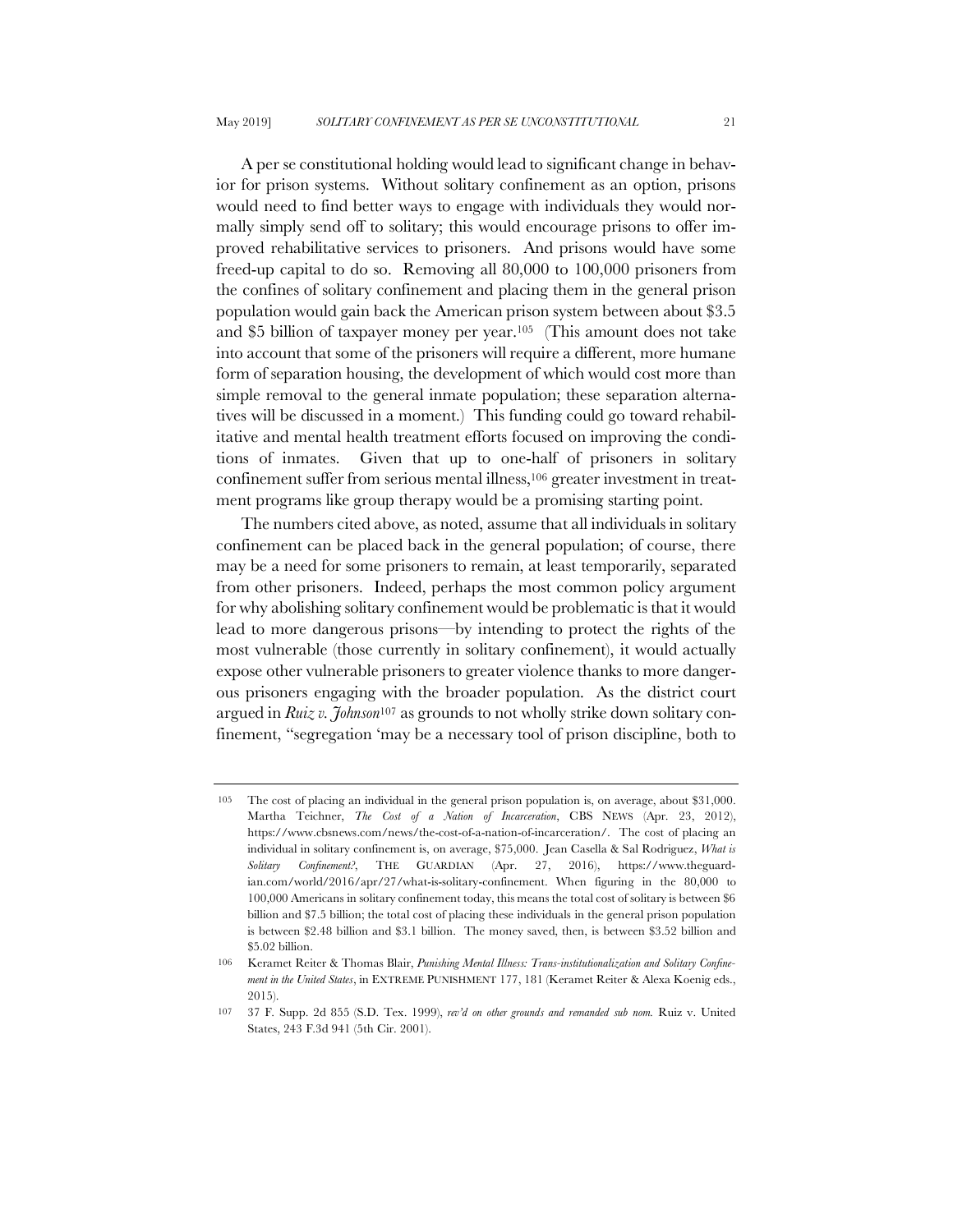punish infractions and to control and perhaps protect inmates whose presence within the general population would create unmanageable risks.'"108 And in some cases the prisoners in solitary confinement do prefer to be separated because they themselves would be vulnerable to harm in the broader population.

However, this argument, while superficially compelling and a successful rebuttal to prison reformers in legislatures across the country, makes a fundamental mistake: *it confuses separation from the general inmate population with solitary confinement*. The two do not have to be the same. The benefits of separating certain individuals from the rest of the inmates in a prison can be achieved through other measures of separation—measures that do not involve the three primary features of solitary confinement: limited human contact, extensive time in confinement per day, and insufferably small size:

A decision to segregate a prisoner need not inevitably result in isolating conditions. Just as different reasons exist for segregation, so too could the forms of segregation vary. Indeed, the many terms that prison officials use for segregation . . . could reflect a variety of ways in which prisoners are treated while in restricted settings.<sup>109</sup>

As Professor Jules Lobel puts it, "While there is undoubtedly a small core of violent prisoners who, for the protection of the general population, should be separated from them, such separation does not require social isolation."110

There is no shortage of ideas for separation alternatives to solitary confinement. As Professor Lobel notes, state prison systems have begun to model these alternatives.111 Colorado provides an incomplete example. There, after spending time in solitary himself, the head of corrections banned solitary confinement of over fifteen days.<sup>112</sup> For another incomplete example—one of keeping individuals in the physical solitary confinement cells but significantly increasing social interaction—we can turn to Ohio. After a 2011 prisoner hunger strike, "prison officials provided . . . significantly increased opportunities for social interaction, including daily phone calls, numerous contact visits, and small group recreation with one other prisoner."113 As

111 *Id.*

<sup>108</sup> *Id.* at 915 (quoting Young v. Quinlan, 960 F.2d 351, 364 (3d Cir. 1992)).

<sup>109</sup> THE LIMAN PROGRAM, YALE LAW SCH.& ASS'N OF STATE CORR. ADM'RS,TIME-IN-CELL:THE ASCA-LIMAN 2014 NATIONAL SURVEY OF ADMINISTRATIVE SEGREGATION IN PRISON 1 (2015).

<sup>110</sup> Jules Lobel, *The Liman Report and Alternatives to Prolonged Solitary Confinement*, 125 YALE L.J.F. 238, 243 (2016), https://www.yalelawjournal.org/forum/alternatives-to-prolonged-solitary-confinement.

<sup>112</sup> Rick Raemisch, *Why We Ended Long-Term Solitary Confinement in Colorado*, N.Y. TIMES (Oct. 12, 2017), https://www.nytimes.com/2017/10/12/opinion/solitary-confinement-colorado-prison.html.

<sup>113</sup> Lobel, *supra* note 110, at 243–44.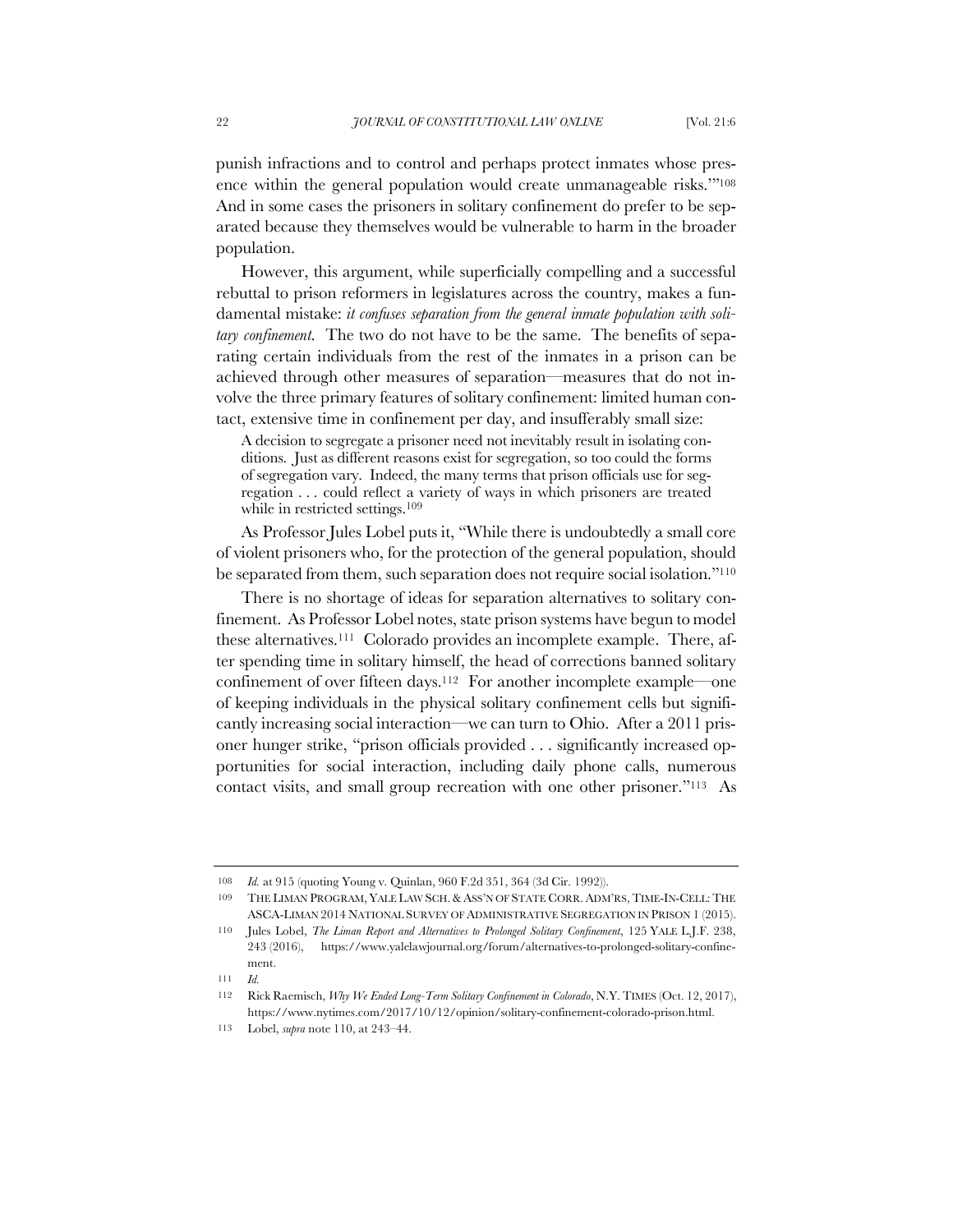Lobel summarizes the results, "[t]hus far, the arrangement has worked without any serious incident."114

A more complete example can be found in several European nations, which separate prisoners deemed dangerous in small groups rather than in isolation.115 These prisoners "are provided family and legal contact visits, telephone calls, access to education, gym facilities, payment for work, association with other prisoners, and in-cell activities."116 Another example is Grendon prison in England, which—despite housing the most "dangerous" prisoners in the English prison system—"provides small group therapy and daily community meetings and has produced, in the words of its Governor, 'extraordinary outcomes.'"117

While these efforts tackle the human contact and time elements of solitary confinement, the size of the cell remains a problem. Efforts to design alternative separation mechanisms that also reform the size component would require infrastructure changes that would take more time to develop. Until then, however, the more deeply cutting elements of social isolation and time can be adjusted through programming.

117 *Id.*

<sup>114</sup> *Id.* at 244.

<sup>115</sup> *Id.* (naming England, Scotland, and Wales as examples).

<sup>116</sup> *Id.*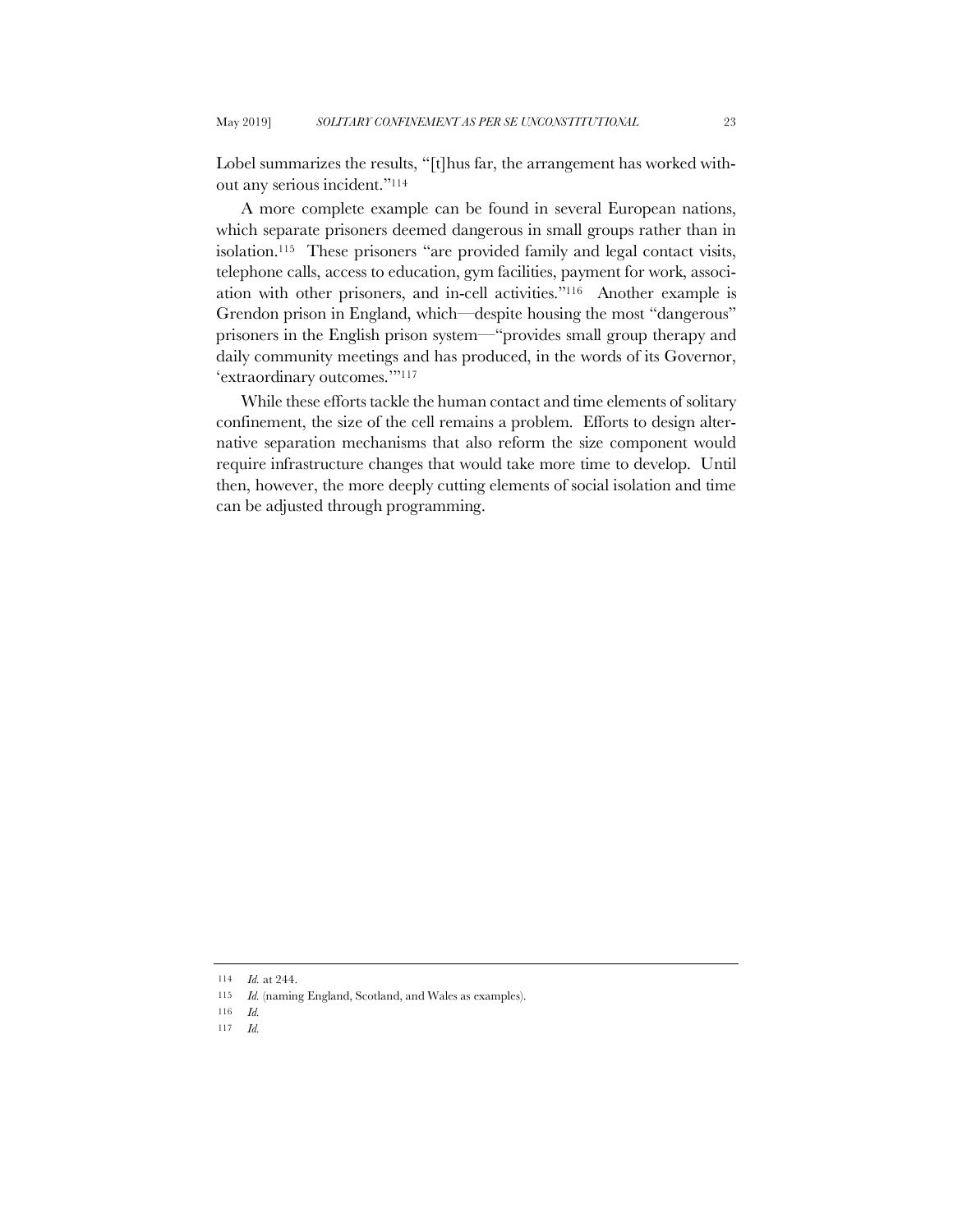# CONCLUSION TO THE SERIES ON SOLITARY CONFINEMENT &THE EIGHTH AMENDMENT

The degree of civilization in a society can be judged by entering its prisons. – Fyodor Dostoyevski118

Pearl S. Buck, the first American woman to win the Nobel Prize for Literature, once wrote that "the test of a civilization is in the way that it cares for its helpless members."119 When looking carefully at the situation facing our most vulnerable prisoners—those held in solitary confinement—the clear-eyed conclusion is that the practice of segregation offends our most basic notions of human dignity. More than a policy or moral view, this argument is fundamentally based in our Constitution and judicial precedent; two different arguments soundly rooted within Supreme Court jurisprudence lead to the conclusion that placing any individual in solitary confinement is a violation of the Eighth Amendment's prohibition against "cruel and unusual punishment."

Ultimately, the constitutionality of solitary confinement is a debate that is central to our nation's ideals and commitment to civil rights. As the parents of Brandon Palakovic, a young man who committed suicide in his solitary confinement cell on July 16, 2012, wrote last year, "The system that we have respected all of our lives and taught our children to respect failed Brandon and feels no remorse for [its] actions."120 Efforts of state legislatures have been promising, but solitary confinement is too fundamental to our Constitution and the rights it endows to be ignored by federal courts. It is not something that the judiciary can wash its hands of and defer to policymakers, because, as the district court noted in *Madrid*, the courts "have no duty more important than that of enforcing constitutional rights, no matter how unpopular the cause or powerless the plaintiff."121 Indeed, "the crowning glory of American federalism is . . . the protection the United States Constitution gives to the private citizen against *all* wrongful governmental invasion of fundamental rights and freedoms."122 An adoption of one or both of this Series'

<sup>118</sup> THE YALE BOOK OF QUOTATIONS 210 (Fred R. Shapiro ed. 2006).

<sup>119</sup> PEARL S. BUCK, MY SEVERAL WORLDS 337 (1954).

<sup>120</sup> *Statement from the Palakovic Family*, ABOLITIONIST L. CTR. (July 7, 2014), http://abolitionistlawcenter.org/2014/07/07/statement-from-the-palakovic-family.

<sup>121</sup> Madrid v. Gomez, 889 F. Supp. 1146, 1279 (N.D. Cal. 1995); *see also* Ruiz v. Johnson, 37 F. Supp. 2d 855, 915 (S.D. Tex. 1999), *rev'd on other grounds and remanded sub nom.* Ruiz v. United States, 243 F.3d 941 (5th Cir. 2001) ("[W]hen the remedial powers of a federal court are invoked to protect the constitutional rights of inmates, the court may not take a 'hands-off' approach.").

<sup>122</sup> Dombrowski v. Pfister, 227 F. Supp. 556, 570 (E.D. La. 1964) (Wisdom, J., dissenting).